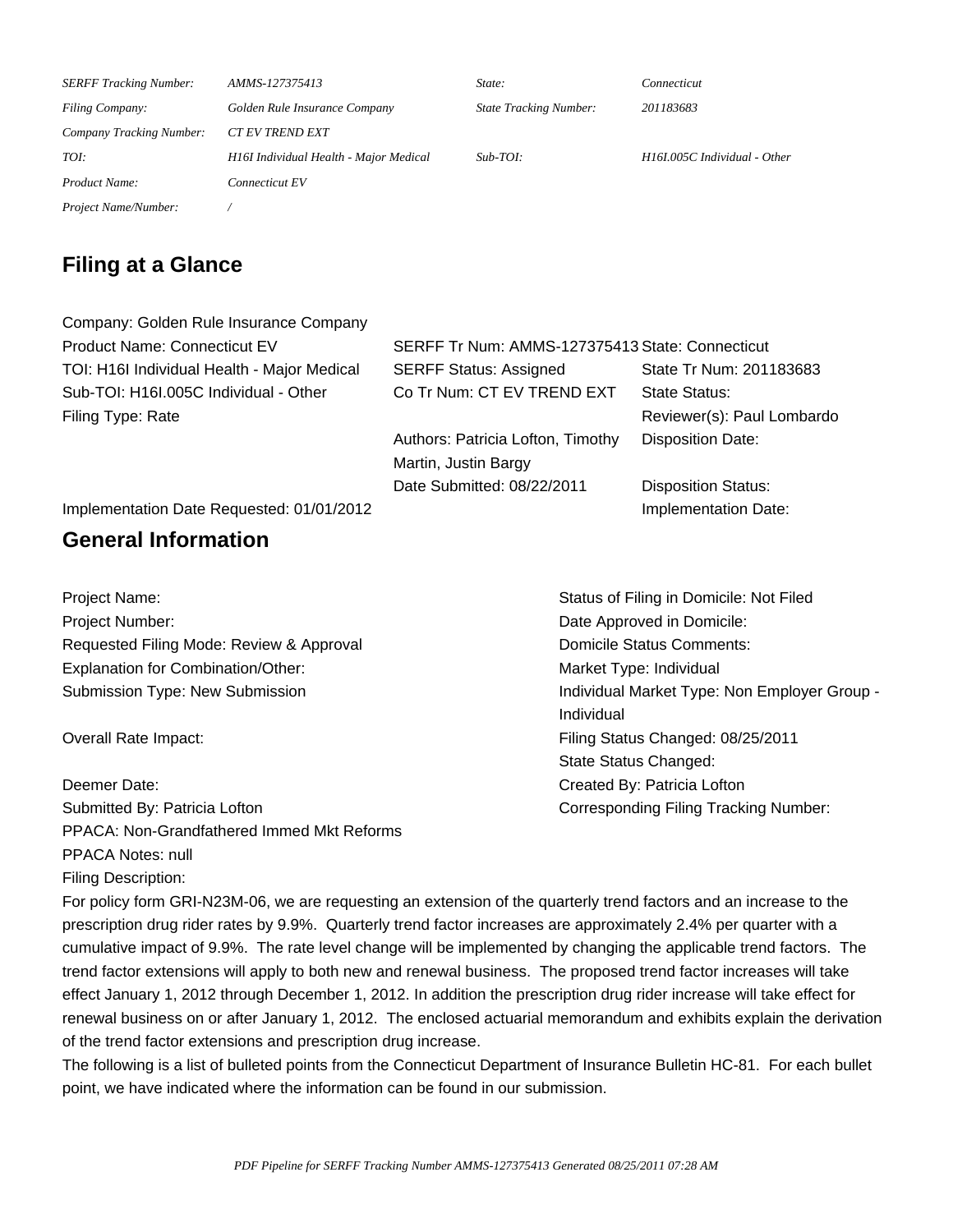| <b>SERFF Tracking Number:</b>   | AMMS-127375413                         | State:                        | Connecticut                 |
|---------------------------------|----------------------------------------|-------------------------------|-----------------------------|
| <b>Filing Company:</b>          | Golden Rule Insurance Company          | <b>State Tracking Number:</b> | 201183683                   |
| <b>Company Tracking Number:</b> | <i>CT EV TREND EXT</i>                 |                               |                             |
| TOI:                            | H16I Individual Health - Major Medical | $Sub-TOI:$                    | H16L005C Individual - Other |
| Product Name:                   | Connecticut EV                         |                               |                             |
| Project Name/Number:            |                                        |                               |                             |

• Historical experience from inception-to-date, this includes earned premium, paid claims, incurred claims, members, actual loss ratios and expected loss ratios (Actuarial Memorandum). 

• A demonstration that the experience data submitted is consistent with the most recent financial statement filed with the Department pursuant to section 38a-53a of the Connecticut General Statutes. (Appendix F) 

• Unit cost trend by broad service category, including actual unit cost data and impact of provider contract changes from experience period to rating period (medical and prescription drug separately). (Appendix B) 

• Utilization trend by broad service category, including utilization data. (Appendix B) 

• Impact of cost sharing leverage on trend. (Appendix C)

• Medical technology trend. 

 – Medical technology trend is one of many factors that influence medical utilization and unit cost trends. We have provided Appendix B, C and D to provide the analysis of trends available in our data. Our data does not support further analysis of medical technology trend at this time. 

• Benefit buy-down analysis and impact on trend. (Appendix D) 

• Cost of each new benefit mandate or requirement due to change in law, separately identified, from the experience period to the rating period. This includes requirements of both state and federal law. (Appendix A) 

• A list of each component of the health care reform bill that impacted premium and the actual impact used in pricing for each component (Appendix A)

• A comparison of the proposed retention charge in the filing to the most recently filed statutory financial statement for the regulated entity for which this filing is being made 

 – Retention charges as indicated on statutory financial statement Schedule H, Other Individual Contracts, All Other is 10.1% commissions (line 7) and is 21.5% total other expenses incurred (line 10). 

• Claim lag triangles (Appendix E) 

• A demonstration that the increase requested in this rate filing will generate an expected medical loss ratio, for rebate purposes, that is consistent with the 80% prescribed by the federal law for individual health insurance. (Actuarial Memorandum)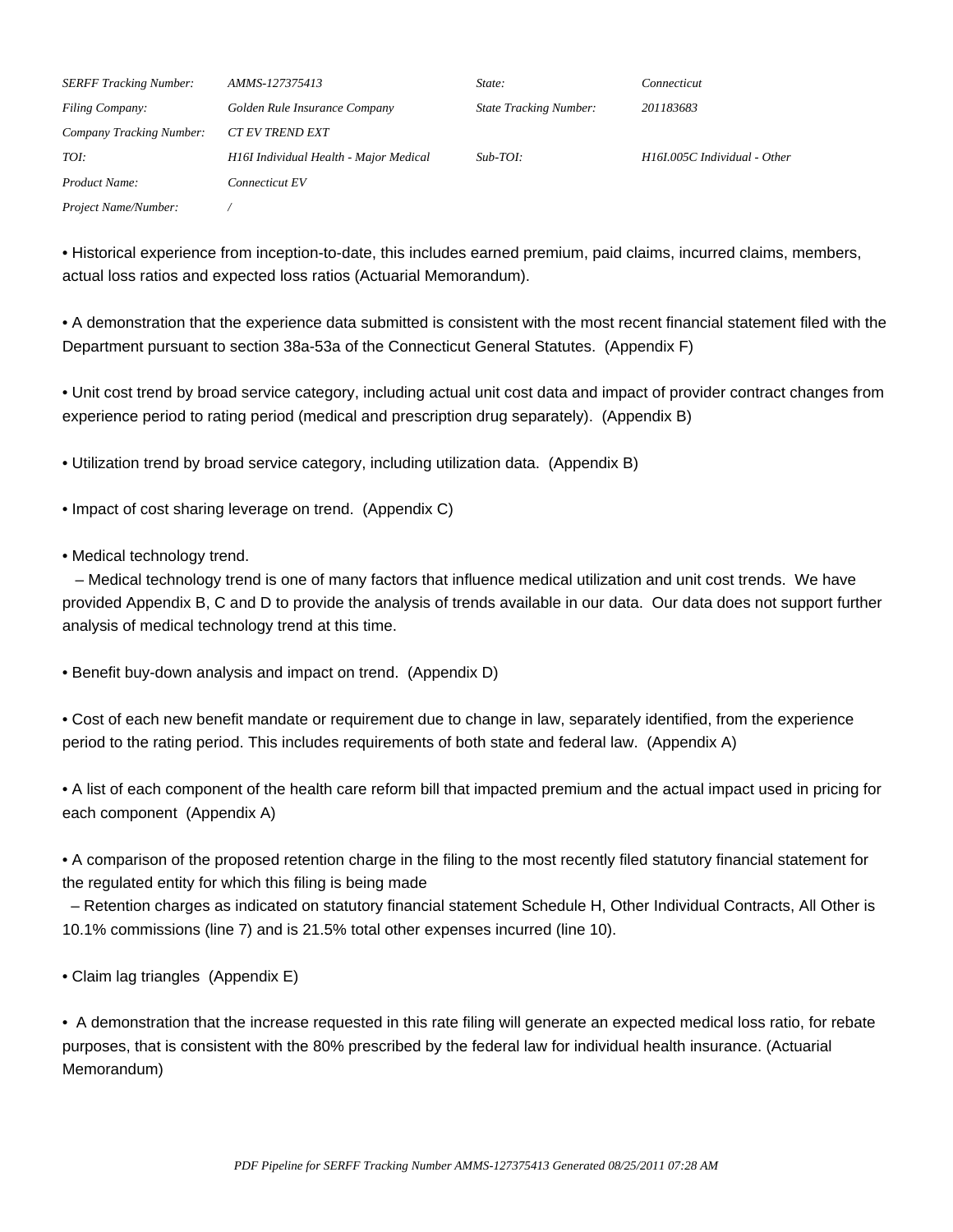| <b>SERFF Tracking Number:</b> | AMMS-127375413                         | State:                        | Connecticut                  |
|-------------------------------|----------------------------------------|-------------------------------|------------------------------|
| <b>Filing Company:</b>        | Golden Rule Insurance Company          | <b>State Tracking Number:</b> | 201183683                    |
| Company Tracking Number:      | <b>CT EV TREND EXT</b>                 |                               |                              |
| TOI:                          | H16I Individual Health - Major Medical | $Sub-TOI:$                    | H16I.005C Individual - Other |
| Product Name:                 | Connecticut EV                         |                               |                              |
| Project Name/Number:          |                                        |                               |                              |

• Actuarial certification signed by a Member of the American Academy of Actuaries (MAAA). (Actuarial Memorandum) 

## **Company and Contact**

#### **Filing Contact Information**

| Timothy Martin, Health Actuary    | timothy_martin@goldenrule.com |                               |  |  |
|-----------------------------------|-------------------------------|-------------------------------|--|--|
| 7440 Woodland Drive               | 317-715-7946 [Phone]          |                               |  |  |
| Indianapolis, IN 46278-1719       | 317-297-0908 [FAX]            |                               |  |  |
| <b>Filing Company Information</b> |                               |                               |  |  |
| Golden Rule Insurance Company     | CoCode: 62286                 | State of Domicile: Indiana    |  |  |
| 7440 Woodland Drive               | Group Code: 707               | Company Type: Life and Health |  |  |
| Indianapolis, IN 46278            | Group Name:                   | State ID Number:              |  |  |
| (800) 926-7602 ext. [Phone]       | FEIN Number: 37-6028756       |                               |  |  |
|                                   |                               |                               |  |  |

### **Filing Fees**

| Fee Required?    | Yes                                 |
|------------------|-------------------------------------|
| Fee Amount:      | \$35.00                             |
| Retaliatory?     | Nο                                  |
| Fee Explanation: | Our domicile filing fee is \$35.00. |
| Per Company:     | Yes                                 |

| <b>COMPANY</b>                | AMOUNT  | DATE PROCESSED | TRANSACTION # |
|-------------------------------|---------|----------------|---------------|
| Golden Rule Insurance Company | \$35.00 | 08/22/2011     | 50818594      |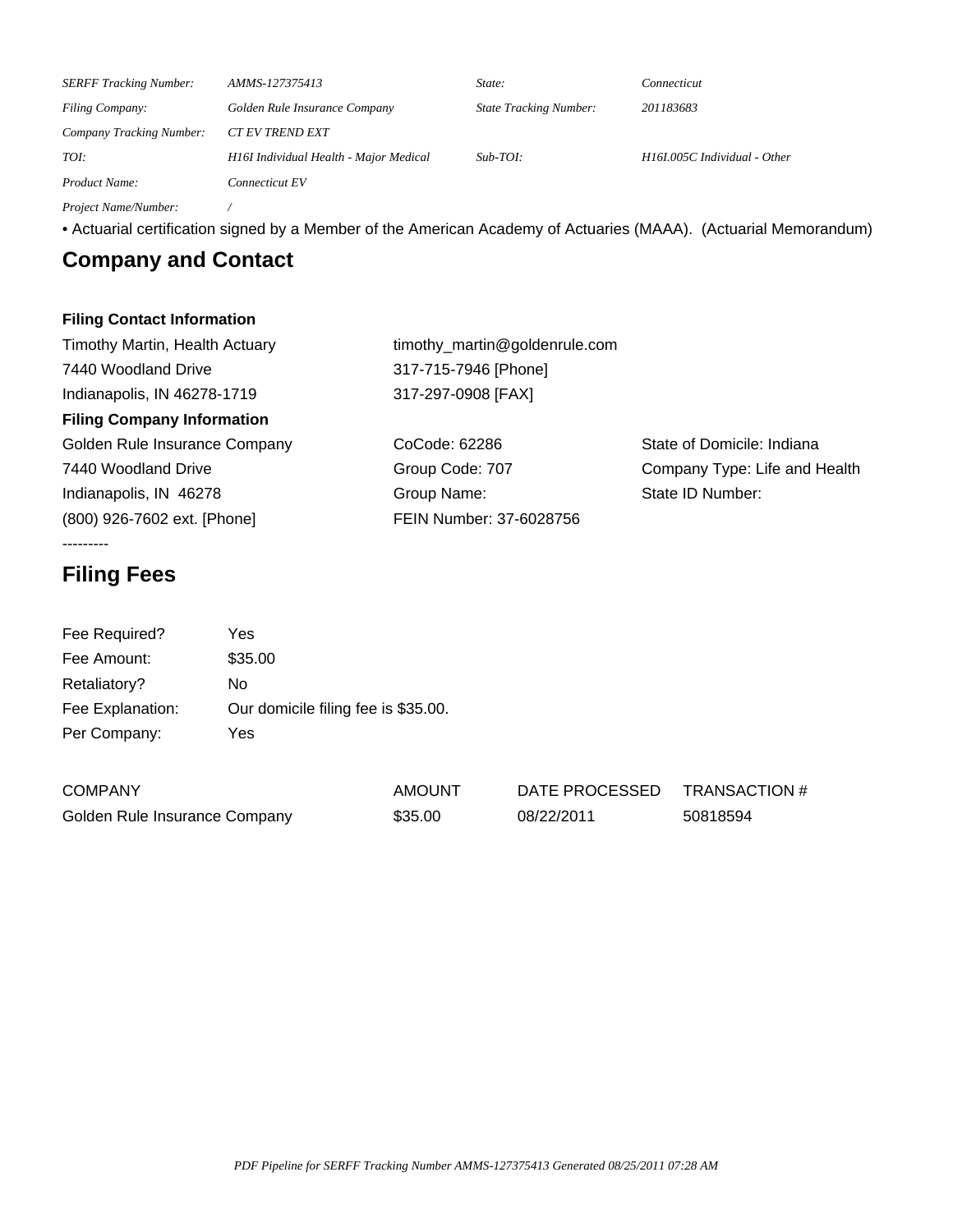| <b>SERFF Tracking Number:</b>   | AMMS-127375413                         | State:                        | Connecticut                  |
|---------------------------------|----------------------------------------|-------------------------------|------------------------------|
| <b>Filing Company:</b>          | Golden Rule Insurance Company          | <b>State Tracking Number:</b> | 201183683                    |
| <b>Company Tracking Number:</b> | <b>CT EV TREND EXT</b>                 |                               |                              |
| TOI:                            | H16I Individual Health - Major Medical | $Sub-TOI:$                    | H16I.005C Individual - Other |
| Product Name:                   | Connecticut EV                         |                               |                              |
|                                 |                                        |                               |                              |

*Project Name/Number: /*

### **Form Schedule**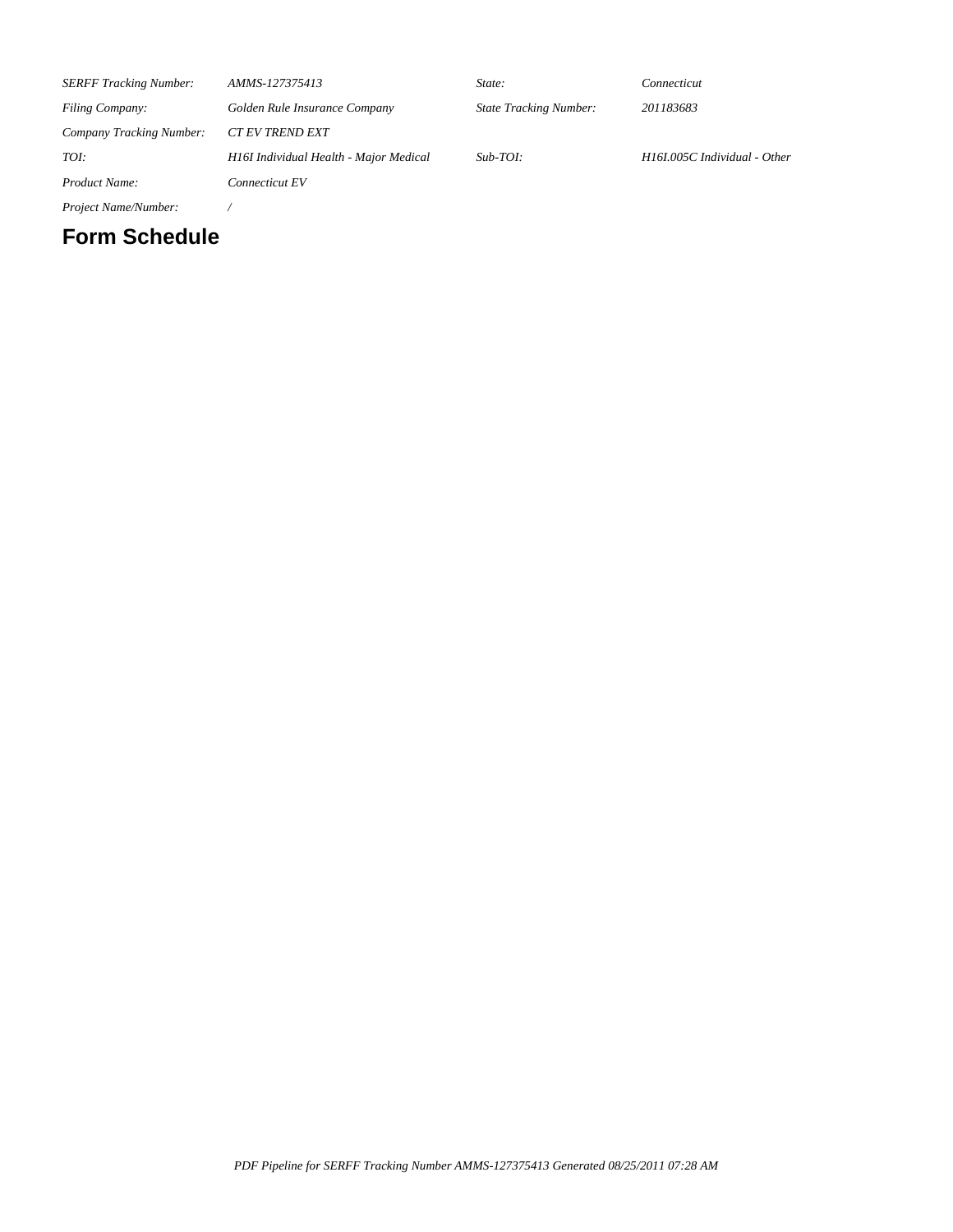| <b>SERFF Tracking Number:</b>                                                                                                                                                                                                    |                        |          | AMMS-127375413                         |            | State:                | Connecticut                           |                                      |             |                              |                                                      |                      |
|----------------------------------------------------------------------------------------------------------------------------------------------------------------------------------------------------------------------------------|------------------------|----------|----------------------------------------|------------|-----------------------|---------------------------------------|--------------------------------------|-------------|------------------------------|------------------------------------------------------|----------------------|
| Filing Company:                                                                                                                                                                                                                  |                        |          | Golden Rule Insurance Company          |            |                       | <b>State Tracking Number:</b>         |                                      | 201183683   |                              |                                                      |                      |
| Company Tracking Number:                                                                                                                                                                                                         |                        |          | CT EV TREND EXT                        |            |                       |                                       |                                      |             |                              |                                                      |                      |
| TOI:                                                                                                                                                                                                                             |                        |          | H16I Individual Health - Major Medical |            |                       | $Sub-TOI:$                            |                                      |             | H16I.005C Individual - Other |                                                      |                      |
| Product Name:                                                                                                                                                                                                                    |                        |          | Connecticut EV                         |            |                       |                                       |                                      |             |                              |                                                      |                      |
| Project Name/Number:                                                                                                                                                                                                             |                        |          |                                        |            |                       |                                       |                                      |             |                              |                                                      |                      |
| <b>Rate Information</b>                                                                                                                                                                                                          |                        |          |                                        |            |                       |                                       |                                      |             |                              |                                                      |                      |
| Rate data applies to filing.                                                                                                                                                                                                     |                        |          |                                        |            |                       |                                       |                                      |             |                              |                                                      |                      |
| <b>Filing Method:</b><br><b>Rate Change Type:</b><br><b>Overall Percentage of Last Rate Revision:</b><br><b>Effective Date of Last Rate Revision:</b><br><b>Filing Method of Last Filing:</b><br><b>Company Rate Information</b> |                        |          |                                        |            |                       |                                       |                                      |             | Increase<br>16.400%          | Review & Approval<br>02/01/2011<br>Review & Approval |                      |
| <b>Company Name:</b>                                                                                                                                                                                                             |                        | Company  | Overall %                              |            | <b>Overall % Rate</b> | Written                               | # of Policy                          | Written     |                              | Maximum %                                            | Minimum %            |
|                                                                                                                                                                                                                                  |                        | Rate     | Indicated                              |            | Impact:               | <b>Premium</b>                        | <b>Holders</b>                       |             | <b>Premium for</b>           | Change                                               | Change               |
|                                                                                                                                                                                                                                  |                        | Change:  | Change:                                |            |                       | <b>Change for</b><br>this<br>Program: | <b>Affected for</b><br>this Program: |             | this Program:                | (where<br>required):                                 | (where<br>required): |
| Golden Rule Insurance<br>Company                                                                                                                                                                                                 |                        | Increase | 9.900%                                 |            | 9.900%                | \$2,454,662                           | 6,446                                |             | \$24,719,659                 | 9.900%                                               | 9.900%               |
|                                                                                                                                                                                                                                  | <b>Product Type:</b>   |          | <b>HMO</b>                             | <b>PPO</b> | <b>EPO</b>            | <b>POS</b>                            | <b>HSA</b>                           | <b>HDHP</b> | <b>FFS</b>                   | Other                                                |                      |
|                                                                                                                                                                                                                                  | <b>Covered Lives:</b>  |          |                                        | 11,633     |                       |                                       | 5,863                                |             |                              |                                                      |                      |
|                                                                                                                                                                                                                                  | <b>Policy Holders:</b> |          |                                        | 6,446      |                       |                                       | 2,728                                |             |                              |                                                      |                      |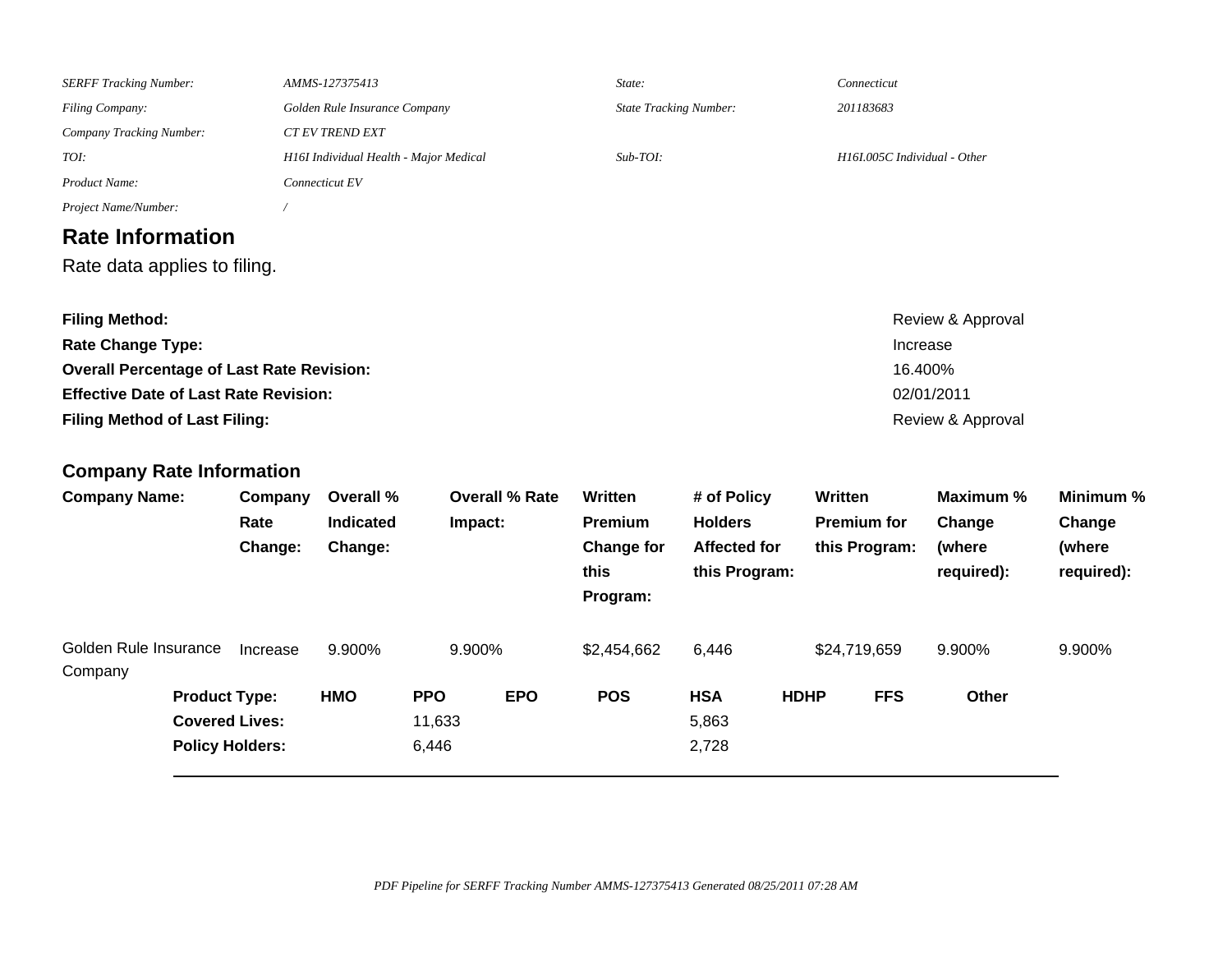| <b>SERFF Tracking Number:</b>                  | AMMS-127375413                         | State:                        | Connecticut                  |  |
|------------------------------------------------|----------------------------------------|-------------------------------|------------------------------|--|
| <b>Filing Company:</b>                         | Golden Rule Insurance Company          | <b>State Tracking Number:</b> | 201183683                    |  |
| <b>Company Tracking Number:</b>                | <b>CT EV TREND EXT</b>                 |                               |                              |  |
| TOI:                                           | H16I Individual Health - Major Medical | $Sub-TOI:$                    | H16I.005C Individual - Other |  |
| Product Name:                                  | Connecticut EV                         |                               |                              |  |
| Project Name/Number:                           |                                        |                               |                              |  |
| <b>Rate Review Details</b>                     |                                        |                               |                              |  |
| <b>COMPANY:</b>                                |                                        |                               |                              |  |
| Golden Rule Insurance Company<br>Company Name: |                                        |                               |                              |  |
| HHS Issuer Id:                                 | 40591                                  |                               |                              |  |
| <b>Product Names:</b>                          | Connecticut EV                         |                               |                              |  |

Trend Factors:

**FORMS:** 

New Policy Forms:

Affected Forms: GRI-N23M-06

### Other Affected Forms:

### **REQUESTED RATE CHANGE**

| <b>INFORMATION:</b> |  |
|---------------------|--|
|---------------------|--|

| Annual                                    |
|-------------------------------------------|
| 126,517                                   |
| Increase                                  |
| Min: 9.9 Max: 9.9 Avg: 9.9                |
|                                           |
| 28,635,765.00                             |
| 18,564,688.00                             |
| Min: 4,712.00 Max: 4,712.00 Avg: 4,712.00 |
|                                           |
| 34,843,138.00                             |
| 22,314,915.00                             |
|                                           |

Annual \$:  $\mu$  Min: 5,180.00 Max: 5,180.00 Avg: 5,180.00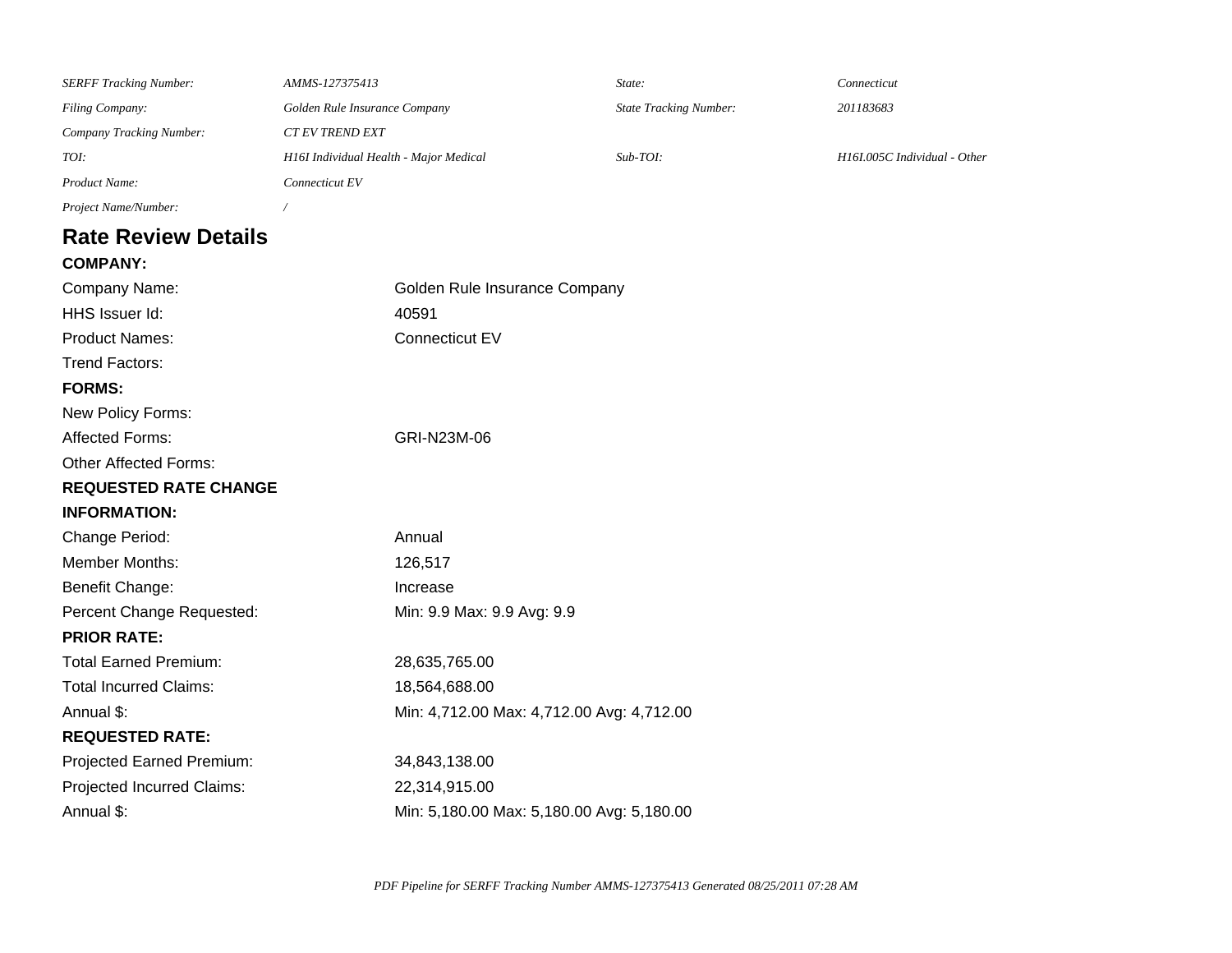| <b>SERFF Tracking Number:</b>   | AMMS-127375413                         | State:                        | Connecticut                  |
|---------------------------------|----------------------------------------|-------------------------------|------------------------------|
| <b>Filing Company:</b>          | Golden Rule Insurance Company          | <b>State Tracking Number:</b> | 201183683                    |
| <b>Company Tracking Number:</b> | <b>CT EV TREND EXT</b>                 |                               |                              |
| TOI:                            | H16I Individual Health - Major Medical | $Sub-TOI:$                    | H16I.005C Individual - Other |
| <b>Product Name:</b>            | Connecticut EV                         |                               |                              |
| Project Name/Number:            |                                        |                               |                              |

# **Rate/Rule Schedule**

| <b>Item</b><br>Status:    | <b>Schedule Document Name:</b> | <b>Affected Form</b><br>Numbers:<br>(Separated with<br>commas) | Rate<br>Action:* | <b>Rate Action Information:</b>                                            | <b>Attachments</b>               |
|---------------------------|--------------------------------|----------------------------------------------------------------|------------------|----------------------------------------------------------------------------|----------------------------------|
| Approved EV<br>08/18/2011 |                                | GRI-N23S-06,<br>GRI-N23M-06                                    | Revised          | <b>Previous State Filing</b><br>Number:<br>Percent Rate Change<br>Request: | 2010779 Rates.pdf<br>50<br>9.900 |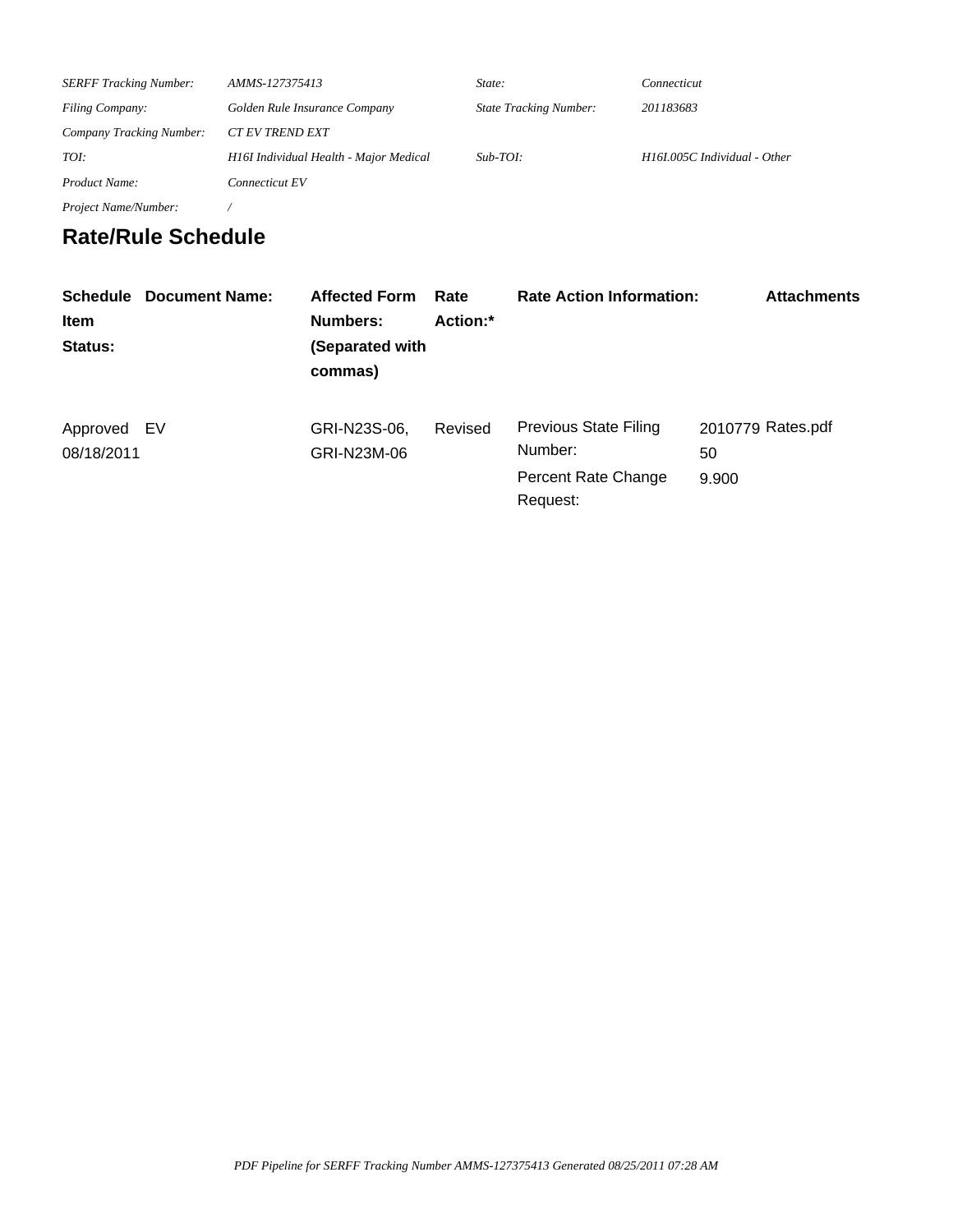# Golden Rule CT EV Trend

| <b>Quarterly Trend Factors</b> |                                     |  |  |  |  |  |  |  |
|--------------------------------|-------------------------------------|--|--|--|--|--|--|--|
|                                |                                     |  |  |  |  |  |  |  |
| <b>Effective Date</b>          | Factor                              |  |  |  |  |  |  |  |
| $01/01/09 - 03/31/09$          | 1.025                               |  |  |  |  |  |  |  |
| $04/01/09 - 06/30/09$          | 1.050                               |  |  |  |  |  |  |  |
| $07/01/09 - 09/30/09$          | 1.075                               |  |  |  |  |  |  |  |
| $10/01/10 - 12/31/09$          | 1.100                               |  |  |  |  |  |  |  |
| $01/01/10 - 03/31/10$          | 1.128                               |  |  |  |  |  |  |  |
| $04/01/10 - 06/30/10$          | 1.156                               |  |  |  |  |  |  |  |
| $07/01/10 - 09/30/10$          | 1.185                               |  |  |  |  |  |  |  |
| $10/01/10 - 01/31/11$          | 1.214                               |  |  |  |  |  |  |  |
| $02/01/11 - 03/31/11$          | 1.244                               |  |  |  |  |  |  |  |
| $04/01/101 - 06/30/11$         | 1.275                               |  |  |  |  |  |  |  |
| $07/01/11 - 09/30/11$          | 1.307                               |  |  |  |  |  |  |  |
| $10/01/11 - 12/31/11$          | 1.340 Factors Previously Approved   |  |  |  |  |  |  |  |
| $01/01/12 - 03/31/12$          | 1.372                               |  |  |  |  |  |  |  |
| 04/01/12-06/30/12              | 1.405                               |  |  |  |  |  |  |  |
| $07/01/12 - 09/30/12$          | 1.439                               |  |  |  |  |  |  |  |
| 10/01/12 - 12/31/12            | 1.473 Factors Proposed for Approval |  |  |  |  |  |  |  |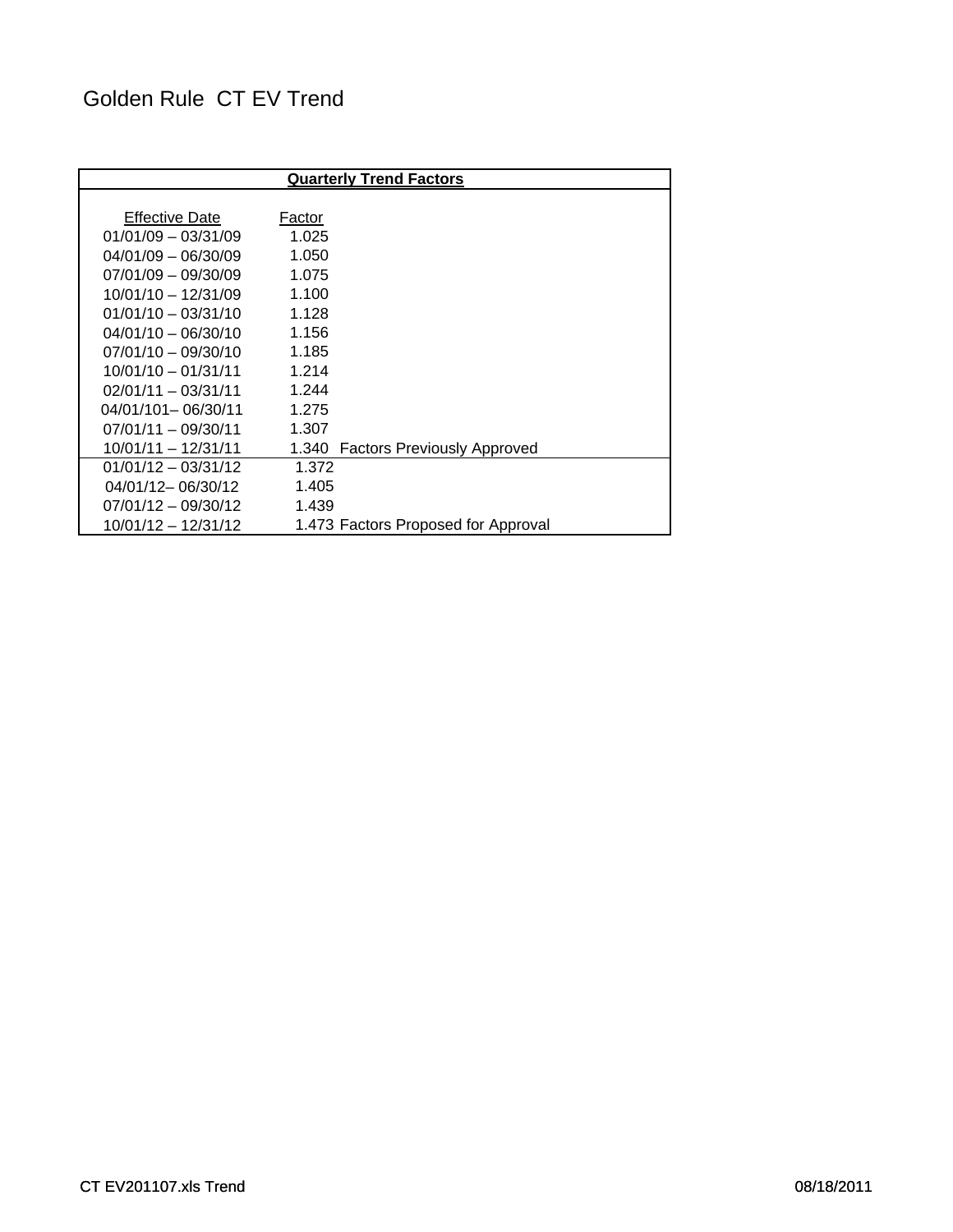#### **OPTIONAL BENEFIT RATES**

**PBM MONTHLY BASE RATES for Plan 80 and Plan 100 Tier 1: \$15 Copay Tier 2: \$150 Deductible then \$30 Copay** A single \$150 Deductible **Tier 3: \$150 Deductible then \$60 Copay a** applies to tiers 2-4 **Tier 4: \$150 Deductible then 25% Coinsurance** combined. **Annual Maximum: \$3,000 covered Charges**

| AGE       | ADULT |
|-----------|-------|
| 00-24     | 13.78 |
| 25-29     | 16.09 |
| 30-34     | 18.41 |
| 35-39     | 19.47 |
| $40 - 44$ | 23.46 |
| 45-49     | 26.11 |
| 50-54     | 29.01 |
| 55-59     | 36.72 |
| 60-64     | 46.05 |
| 65-99     | 51.29 |
| CHILD     | 13.78 |

#### **PBM DEDUCTIBLE FACTORS**

| DED   | <b>FACTOR</b> |  |
|-------|---------------|--|
| 1000  | 1.17          |  |
| 1500+ | 1.36          |  |

#### **PBM RATE CALCULATION (ROUND TO 2 DECIMALS)**

ROUND(ROUND((PBM BASE RATE) \* (PBM DEDUCTIBLE FACTOR)) \* (PBM STATE FACTOR))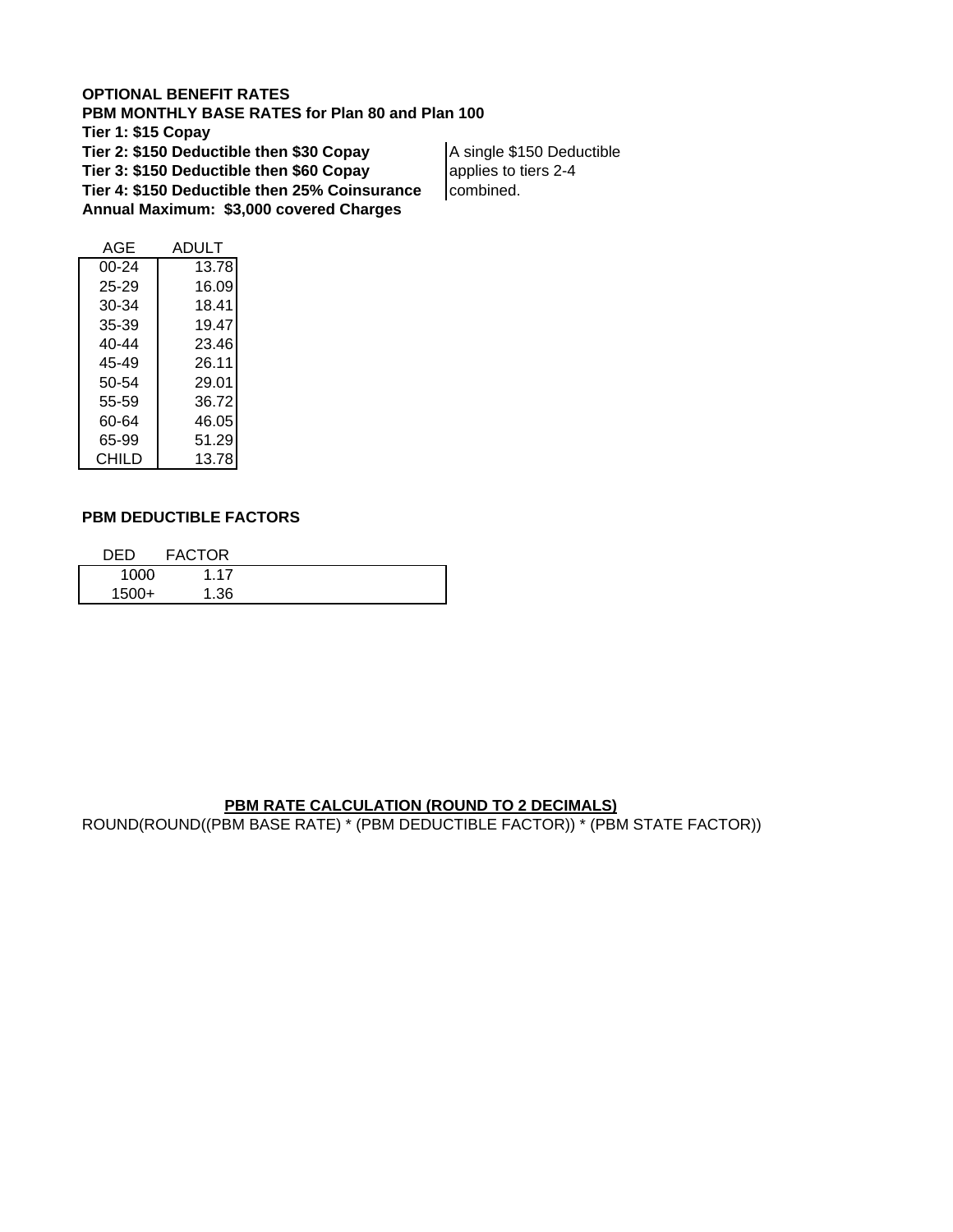#### **OPTIONAL BENEFIT RATES**

**PBM MONTHLY BASE RATES for Plan 80 and Plan 100 Tier 1: \$15 Copay Tier 2: \$150 Deductible then \$30 Copay** | A single \$150 Deductible **Tier 3: \$150 Deductible then \$60 Copay** applies to tiers 2-4 **Tier 4: \$150 Deductible then 25% Coinsurance** combined.

**Annual Maximum: None**

| AGE   | ADULT |
|-------|-------|
| 00-24 | 17.92 |
| 25-29 | 20.92 |
| 30-34 | 23.93 |
| 35-39 | 25.32 |
| 40-44 | 30.50 |
| 45-49 | 33.95 |
| 50-54 | 37.72 |
| 55-59 | 47.73 |
| 60-64 | 59.86 |
| 65-99 | 66.68 |
| CHILD | 17.92 |

#### **PBM DEDUCTIBLE FACTORS**

| DFD   | <b>FACTOR</b> |  |
|-------|---------------|--|
| 1000  | 1.17          |  |
| 1500+ | 1.36          |  |

#### **PBM RATE CALCULATION (ROUND TO 2 DECIMALS)**

ROUND(ROUND((PBM BASE RATE) \* (PBM DEDUCTIBLE FACTOR)) \* (PBM STATE FACTOR))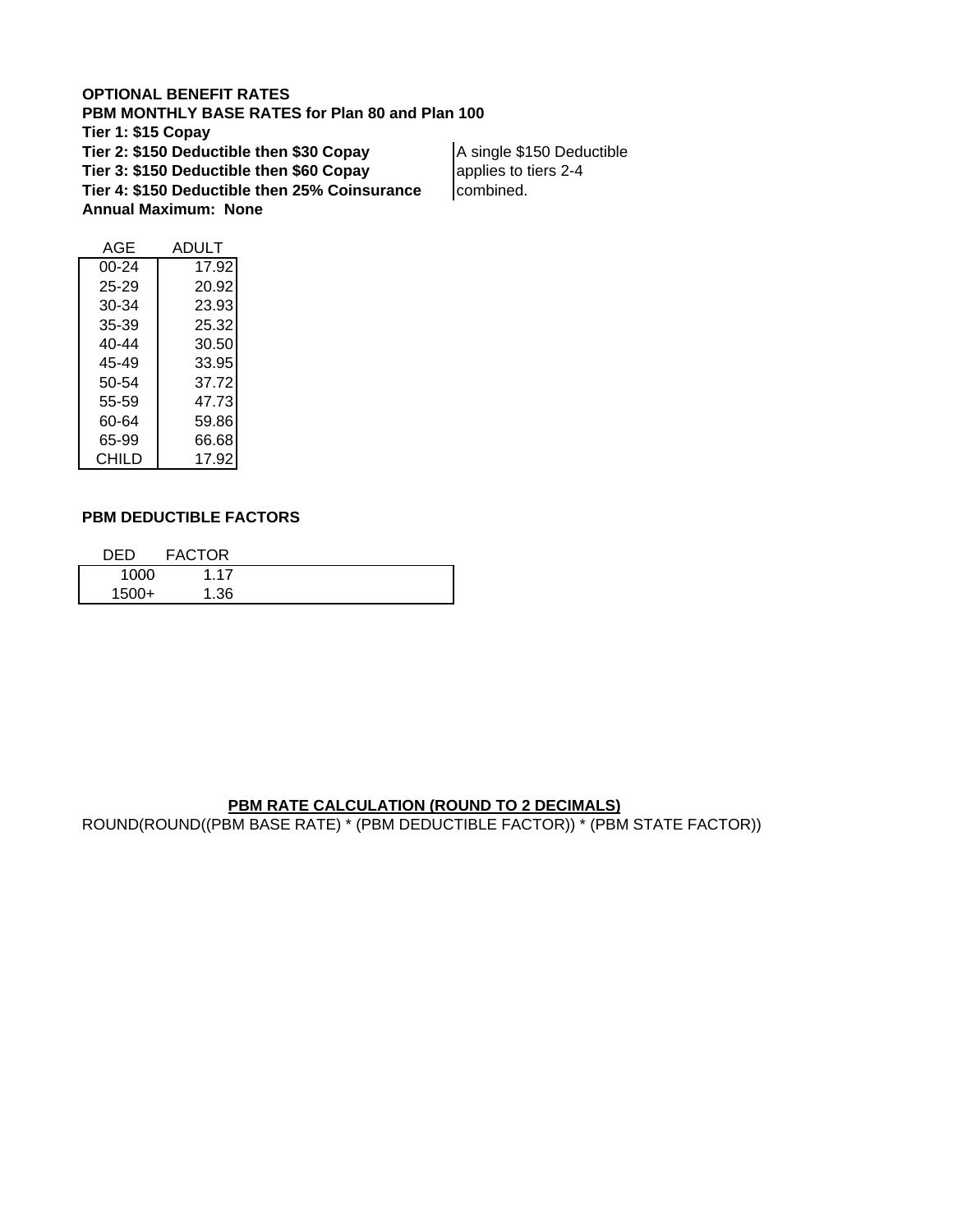| <b>SERFF Tracking Number:</b> | AMMS-127375413                         | State:                        | Connecticut                  |  |  |  |
|-------------------------------|----------------------------------------|-------------------------------|------------------------------|--|--|--|
| <b>Filing Company:</b>        | Golden Rule Insurance Company          | <b>State Tracking Number:</b> | 201183683                    |  |  |  |
| Company Tracking Number:      | <b>CT EV TREND EXT</b>                 |                               |                              |  |  |  |
| TOI:                          | H16I Individual Health - Major Medical | $Sub-TOI:$                    | H16I.005C Individual - Other |  |  |  |
| Product Name:                 | Connecticut EV                         |                               |                              |  |  |  |
| <i>Project Name/Number:</i>   |                                        |                               |                              |  |  |  |

# **Supporting Document Schedules**

|                    |                             | Item Status:        | <b>Status</b><br>Date: |
|--------------------|-----------------------------|---------------------|------------------------|
| Satisfied - Item:  | <b>Actuarial Memorandum</b> |                     |                        |
| <b>Comments:</b>   |                             |                     |                        |
| Attachment:        |                             |                     |                        |
| N23M Memo.pdf      |                             | <b>Item Status:</b> | <b>Status</b><br>Date: |
| Satisfied - Item:  | Appendix A thru F           |                     |                        |
| <b>Comments:</b>   |                             |                     |                        |
| <b>Attachment:</b> |                             |                     |                        |
| Appendix A-F.pdf   |                             |                     |                        |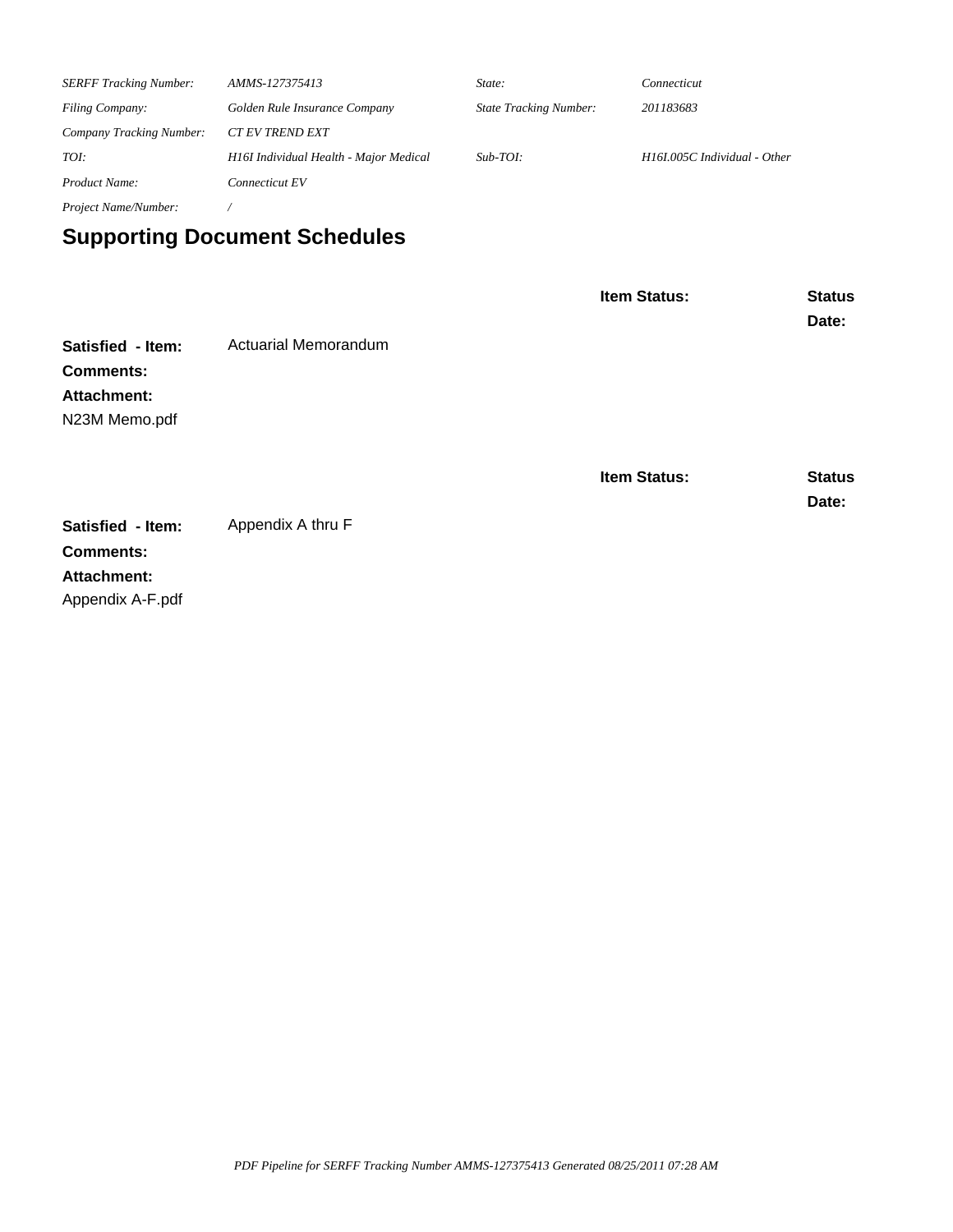#### **GOLDEN RULE INSURANCE COMPANY FEIN: 37-6028756 NAIC NUMBER: 0707-62286**

#### **POLICY FORM: GRI-N23M-06**

#### **ACTUARIAL MEMORANDUM RATE REVISION**

#### **1. Purpose**

The purpose of this rate filing is to extend the annual trend factors and increase the prescription drug riders rates used by this policy form. This rate filing will also be used to demonstrate that the anticipated loss ratio for this policy form meets the minimum required loss ratio for your state. Rates and factors for these changes are attached. This rate filing is not intended for any other purpose.

#### **2. Policy Form Number**

GRI-N23M-06 and Riders SA-S-1148, SA-S-640, SA-S-892, Sa-S-1019-I, and SA-S-1347-06

#### **3. Description of Benefits**

This is a major medical expense policy form sold to individuals. The policy form covers either:

1) 80% of the covered expenses in excess of a selected deductible, up to the coinsurance limit, and then covers 100% of covered expenses, or;

2) 100% of the covered expenses in excess of a selected deductible.

The deductible is on a calendar year basis. When the network option is selected (by selecting SA-S-892), coverage is reduced for expenses resulting from services rendered by providers that are not part of the selected network. In addition, for the HSA option, family plans use a family deductible rather than a per insured deductible. There are various copay options available (by attaching rider form SA-S-1148); certain covered expenses are not subject to the base plan deductible and/or coinsurance but may be subject to a separate deductible and/or copay amounts. There are additional limitations for some specific services.

The policy contains a provision for prenotification of certain listed expenses. If these covered expenses are not prenotified, benefits will be reduced to 80 percent of regular policy benefits. However, prenotification does not guarantee benefits.

Optional benefits are available which may affect coverage under the base policy form. Optional benefits available include a supplemental accident benefit, a prescription drug copay benefit, and an HSA indemnity benefit.

#### **4. Renewability**

The policy form is guaranteed renewable as defined by the Health Insurance Portability and Accountability Act of 1996 (HR3103), effective July 1, 1997.

#### **5. Marketing Method**

The policy is available through direct marketing and brokerage operations including arrangements for marketing through other carriers who do not have their own individual medical products.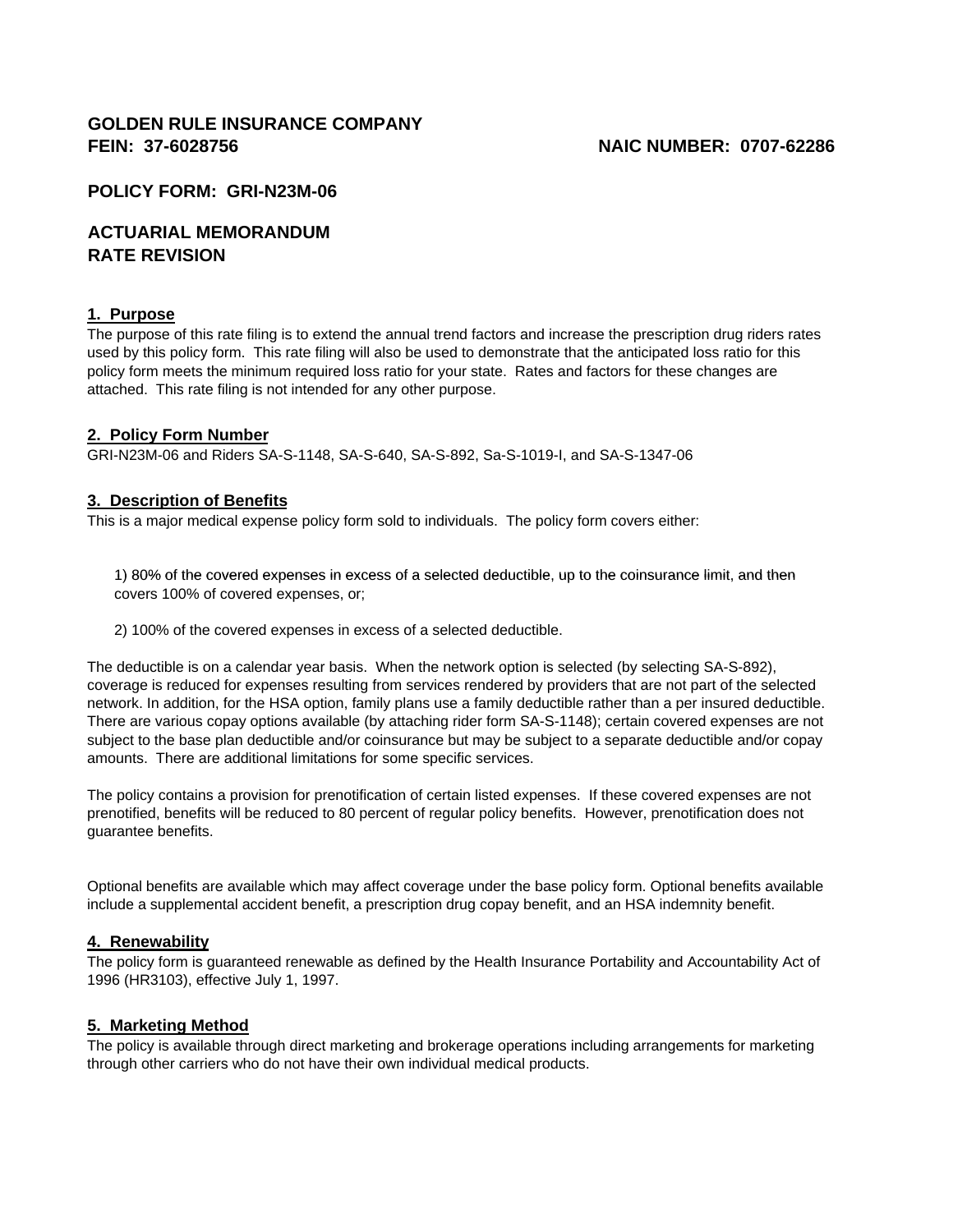#### **6. History of Approved Rate Revisions**

2010 trend factor increases of 2.5% per quarter .

2011 trend factor increases of 2.5% per quarter.

2011 a factor of 1.035 for nongrandfathered business for Health Care Reform benefit requirements

#### **7. Scope and Reason for the Premium Rate Revision**

This policy form is expected to experience claims trend and underwrittering wearoff through December 2012. In addition, the rates need to support both new business and renewing policies. The proposed trend increases of approximately 2.4% for each quarter of 2012 equate to an annualized trend increase of 9.9%. Also, a 9.9% increase in prescription drug rider rates will also be used to support new and renewal business.

#### **8. Application of Revised Rates**

The revised rates will apply to new business and renewal business, on or after January 1, 2012.

#### **9. Determination of Revised Rates**

The requested extension of the trend factors, and prescription drug rider rates is based on Golden Rule experience for this form. Experience to date for this form has claims 23.2% higher than expected based on pricing assumptions previously filed and approved. Since this policy form started marketing in 2009 and is still being marketed, the experience is heavily influenced by medical underwriting. Also, the policy is expected to continue experiencing trend throughout the rating period.

#### **10. Average Annual Premium**

The average annual premium per policy is \$4,712. After the increase, it is expected to be \$5,180

#### **11. Historical Experience (inception to date)**

The experience for GRI-N23M-06 is as follows:

|                 | Member        | Earned         | Incurred   | Paid/Incurred | Incurred   | Expected            | Actual/ |
|-----------------|---------------|----------------|------------|---------------|------------|---------------------|---------|
| Month/Year      | <b>Months</b> | <b>Premium</b> | Claims     | Claims        | Loss Ratio | Loss Ratio Expected |         |
| 2009            | 15.129        | 2.314.640      | 647.807    | 647.798       | 28%        | $30\%$              | 0.945   |
| 2010            | 81.190        | 14,541,581     | 6.602.945  | 6,562,859     | 45%        | 42%                 | 1.072   |
| 2011 (7 months) | 74.619        | 14.719.517     | 9.684.263  | 7.331.437     | 66%        | 47%                 | 1.063   |
| 07/10-06/11     | 110.247       | 20,965,088     | 12,413,083 | 11,387,464    | 59%        | 46%                 | 1.277   |
| Total           | 170.938       | 31.575.739     | 16,935,015 | 14,542,094    | 54%        | 44%                 | 1.232   |

#### **12. Expense Assumptions**

Commission Expenses are based on a percentage of premium and vary by issue age and marketing method: 0-30% first year

0-10% renewal years

Marketing, administrative, overhead, premium taxes, and other expenses vary by marketing method and aggregate to:

\$240 per policy + 15% of premium in the first year

\$25 per policy + 11% of premium in renewal years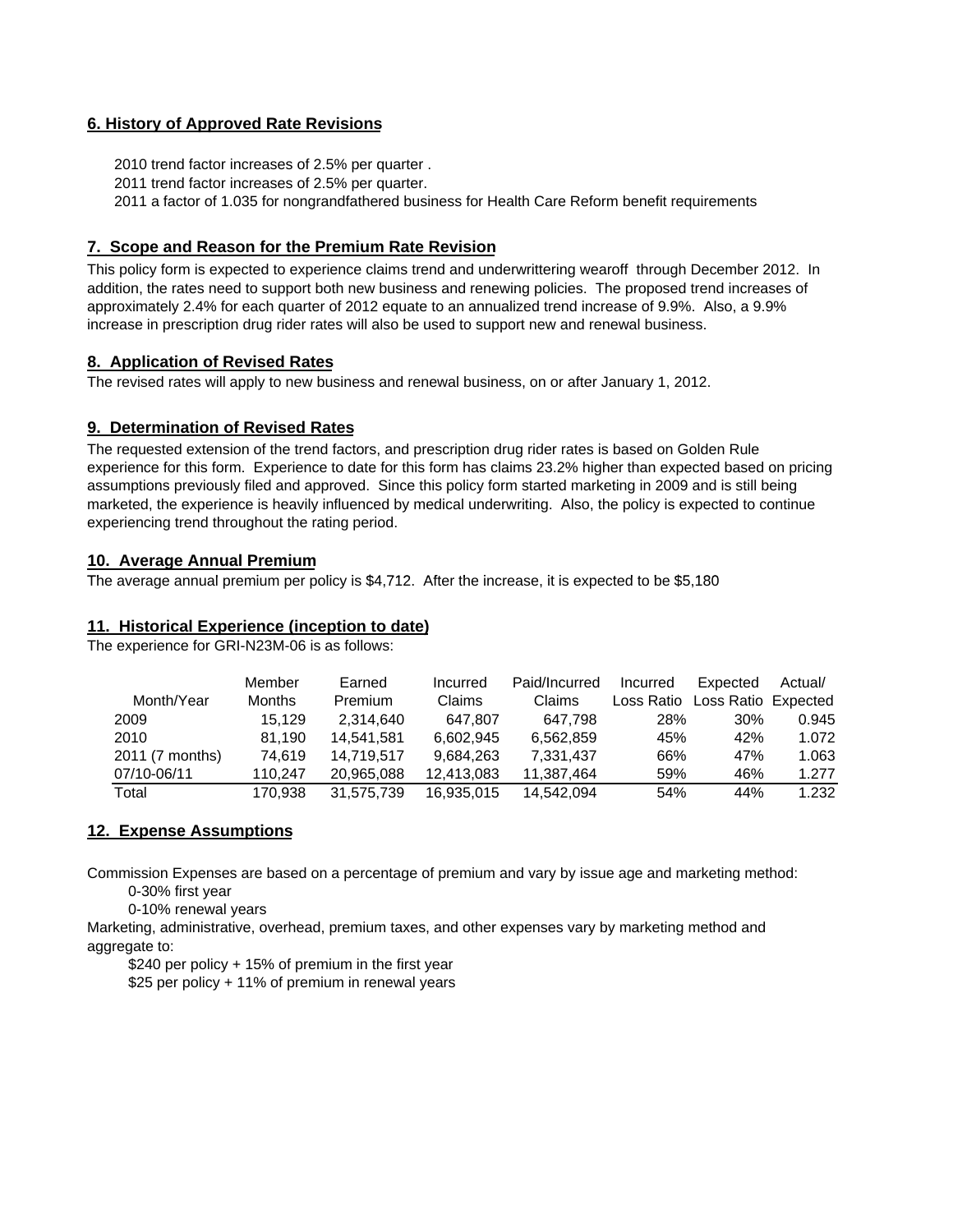#### **13. Anticipated Lifetime Loss Ratio**

This policy form, including all optional benefit riders with the exception of the term life rider, is anticipated to exceed the minimum loss ratio requirement of 55%. To the extent that the Federal Patient Protection and Affordable Care Act and the uniform definitions that will be certified by the Secretary of the Department of Health and Human Services require higher loss ratios, we will comply with such statutes and regulations. We note that the PPACA refers to the Minimum Loss Ratio, not the Expected Loss Ratios.

#### **14. Minimum Lifetime Loss Ratio**

The NAIC Model for "Guidelines for Filing of Rates for Individual Health Insurance Forms" specifies that the "anticipated loss ratio" is defined as the present value of the expected benefits to the present value of the expected premiums over the entire period for which rates are computed to provide coverage, where interest is used in the calculation and assumptions are reasonable in relation to the circumstances. See section 13. above regarding PPACA Minimum Loss Ratio requirements.

#### **15. Actuarial Certification**

I, Timothy I. Martin, am a Health Actuary and Director of Actuarial Services for United Healthcare's Individual Line of Business, which includes health business underwritten by Golden Rule Insurance Company. I am a member of the American Academy of Actuaries and I meet the Academy's qualification standards for rendering statements of actuarial opinion, with respect to the filing of rates for health insurance products.

To the best of my knowledge and judgment, this rate filing is in compliance with the applicable laws and regulations of your state, and the benefits are reasonable in relation to the premiums charged.



Digitally signed by Timothy Martin, FSA, o=Golden Rule Insurance Company, ou, email=timothy\_martin@goldenrule.com, c=US Date: 2011.08.18 10:42:41 -04'00'

Timothy Martin, FSA, MAAA Health Actuary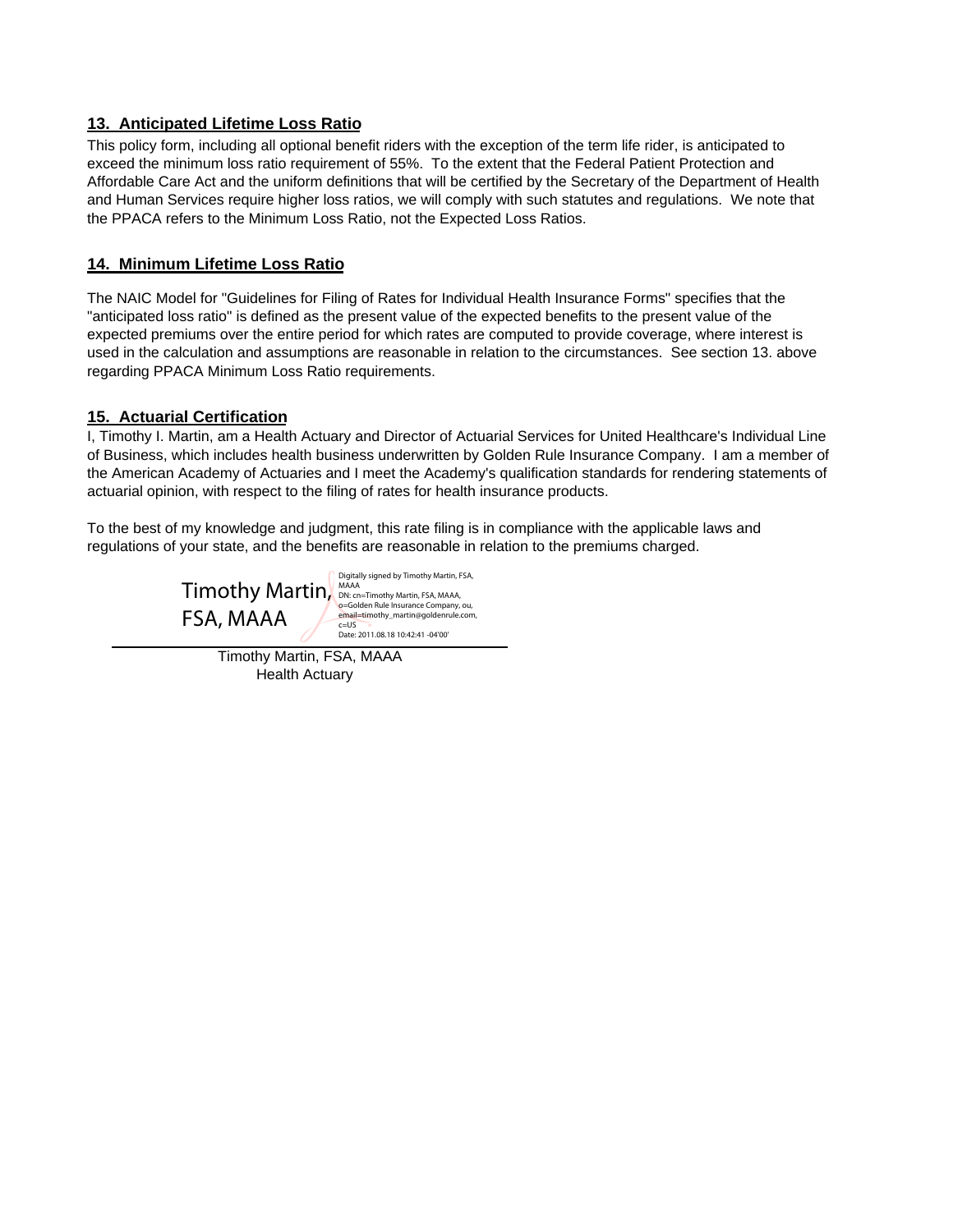# **Appendix A**

**Proposed rate revisions effective on or after 1/1/2012:**

**Total increase requested is 9.93%**

| <b>Proposed Quarterly Trend Factors</b> |       | <b>Increase</b> |
|-----------------------------------------|-------|-----------------|
| $01/01/12 - 03/31/12$                   | 1.372 | 2.39%           |
| 04/01/12-06/30/12                       | 1.405 | 2.41%           |
| $07/01/12 - 09/30/12$                   | 1.439 | 2.42%           |
| $10/01/12 - 12/31/12$                   | 1.473 | 2.36%           |

2 **Proposed increase to PBM rider =** 9.9%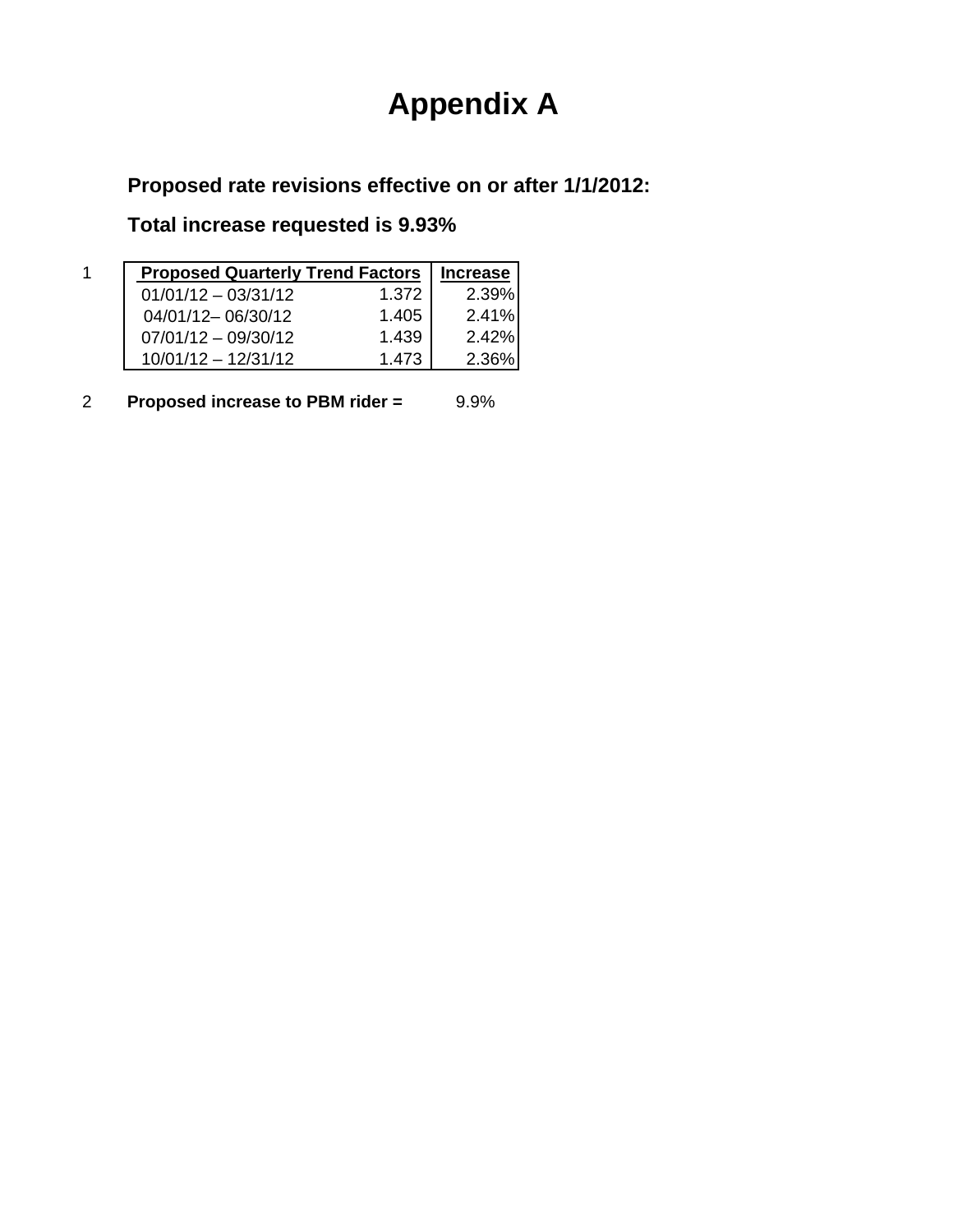# **Appendix B**

### **Trend by Broad Service Category**

State: CT

Policy Forms GRI-N23S-06 and GRI-N23M-06

|                                      | POIICY FORMS GRI-N23S-06 and GRI-N23M-06                     |                   |                    |              |                  |              |             |                     |                   |              |                  |              |             |                   |                      |                      |               |                 |                  |                |
|--------------------------------------|--------------------------------------------------------------|-------------------|--------------------|--------------|------------------|--------------|-------------|---------------------|-------------------|--------------|------------------|--------------|-------------|-------------------|----------------------|----------------------|---------------|-----------------|------------------|----------------|
|                                      |                                                              |                   | 2009               | 2009         |                  | 2009         | 2009        |                     | 2010              | 2010         |                  | 2010         | 2010        | 2009              | 2010                 | 2009<br>Paid         | 2010<br>Paid  | <b>Utilizat</b> | Unit             |                |
|                                      |                                                              | <b>2009 Paid</b>  | Reprice<br>Claim   | Claim        | 2009             |              | Unit        | <b>2010 Paid</b>    | Reprice<br>Claim  | Claim        | 2010             | Utilizat-    | Unit        | Repriced<br>Claim | Repriced             |                      | Claim         |                 | Cost             | Total          |
|                                      |                                                              |                   |                    |              |                  | Utilizat     |             |                     |                   |              |                  |              |             | <b>PMPM</b>       | Claim<br><b>PMPM</b> | Claim<br><b>PMPM</b> | <b>PMPN</b>   | ion             |                  |                |
|                                      |                                                              | Amount            | Amoun              | Count<br>744 | Members          | ion<br>0.043 | Cost<br>317 | Amount              | Amoun<br>1.563.47 | Count        | Members          | ion<br>0.053 | Cost<br>309 |                   |                      | 4.08                 |               | Trend<br>24.0%  | Trend<br>$-2.4%$ | Trend<br>21.0% |
| Facility<br>Facility                 | <b>Emergency Room</b><br><b>Inpatient Facility</b>           | 71.369<br>186,236 | 235,633<br>229,447 | 49           | 17,482<br>17,482 | 0.003        | 4,683       | 549.434<br>,905,039 | 2,192,127         | 5,059<br>328 | 95,848<br>95,848 | 0.003        | 6,683       | 13.48<br>13.12    | 16.31<br>22.87       | 10.65                | 5.73<br>19.88 | 22.1%           | 42.7%            | 74.3%          |
| Facility                             | <b>Outpatient Facility</b>                                   | 155,652           | 224,901            | 289          | 17,482           | 0.017        | 778         | 967,369             | .530,862          | 2,329        | 95,848           | 0.024        | 657         | 12.86             | 15.97                | 8.90                 | 10.09         | 47.0%           | $-15.5%$         | 24.2%          |
| Facility                             | <b>Skilled Nursing Facility</b>                              |                   |                    |              |                  |              |             | 3.017               | 3,017             |              | 193.85'          | 0.000        | 3,017       |                   | 0.03                 |                      | 0.03          |                 |                  |                |
| Other                                | <b>DME/Prosthetics</b>                                       | 1,855             | 2,839              | 16           | 17,482           | 0.001        | 177         | 10,171              | 24,771            | 116          | 95,848           | 0.001        | 214         | 0.16              | 0.26                 | 0.11                 | 0.11          | 32.2%           | 20.4%            | 59.2%          |
| Other                                | Home Health                                                  | 825               | 825                | 11           | 17,482           | 0.001        | 75          | 6,620               | 10,589            | 111          | 95,848           | 0.001        | 95          | 0.05              | 0.11                 | 0.05                 | 0.07          | 84.1%           | 27.2%            | 134.1%         |
| Other                                | Other                                                        |                   | 949                |              | 17,482           | 0.000        | 949         | 12,531              | 15,890            | 23           | 95,848           | 0.000        | 691         | 0.05              | 0.17                 |                      | 0.13          | 319.5%          | $-27.2%$         | 205.3%         |
| Other                                | <b>Other Medical Supplies</b>                                | 724               | 4,638              | 48           | 17,482           | 0.003        | 97          | 23,311              | 53,912            | 438          | 95,848           | 0.005        | 123         | 0.27              | 0.56                 | 0.04                 | 0.24          | 66.4%           | 27.4%            | 112.0%         |
| Other                                | Physical Therapy                                             | 13,783            | 38,849             | 669          | 17,482           | 0.038        | 58          | 86,448              | 208,723           | 3,389        | 95,848           | 0.035        | 62          | 2.22              | 2.18                 | 0.79                 | 0.90          | $-7.6%$         | 6.1%             | $-2.0%$        |
| Other                                | Radiation/Chemotherapy                                       | 29,917            | 29,977             | 12           | 17,482           | 0.001        | 2,498       | 157,690             | 164.627           | 94           | 95,848           | 0.001        | 1,751       | 1.71              | 1.72                 | 1.71                 | 1.65          | 42.9%           | -29.9%           | 0.2%           |
| Physician                            | Anesthesiology                                               | 23,100            | 36,310             | 53           | 17.482           | 0.003        | 685         | 193,373             | 287.864           | 423          | 95,848           | 0.004        | 681         | 2.08              | 3.00                 | 1.32                 | 2.02          | 45.6%           | $-0.7%$          | 44.6%          |
| Physician                            | Diagnostic Testing-Office/Clinic                             | 8.227             | 62,254             | 844          | 17,482           | 0.048        | 74          | 106.359             | 455.297           | 5.660        | 95.848           | 0.059        | 80          | 3.56              | 4.75                 | 0.47                 | 1.11          | 22.3%           | 9.1%             | 33.49          |
| Physician                            | Diagnostic Testing-Other                                     | 57.080            | 146,779            | 1,582        | 17,482           | 0.090        | 93          | 446,557             | ,097,515          | 11.151       | 95.848           | 0.116        | 98          | 8.40              | 11.45                | 3.27                 | 4.66          | 28.6%           | 6.1%             | 36.4%          |
| Physician                            | <b>Office Visits</b>                                         | 52,455            | 167,140            | 1,856        | 17,482           | 0.106        | 90          | 414,348             | 1,144,642         | 12,332       | 95,848           | 0.129        | 93          | 9.56              | 11.94                | 3.00                 | 4.32          | 21.2%           | 3.1%             | 24.9%          |
| Physician                            | Other                                                        | 77                | 1,397              | $\mathbf{4}$ | 17,482           | 0.002        | 34          | 9.744               | 25,396            | 488          | 95.848           | 0.005        | 52          | 0.08              | 0.26                 | 0.00                 | 0.10          | 17.1%           | 52.8%            | 231.69         |
| Physician                            | <b>Other Physician Services</b>                              | 17.084            | 44,693             | 687          | 17,482           | 0.039        | 65          | 137,221             | 364.818           | 4.443        | 95.848           | 0.046        | 82          | 2.56              | 3.81                 | 0.98                 | 1.43          | 18.0%           | 26.2%            | 48.9%          |
| Physician                            | Psyche and Substance Abuse                                   | 2.539             | 16,365             | 166          | 17,482           | 0.009        | 99          | 62,579              | 175,658           | 1.709        | 95.848           | 0.018        | 103         | 0.94              | 1.83                 | 0.15                 | 0.65          | 87.8%           | 4.3%             | 95.8%          |
| Physician                            | Spine & Back Disorder                                        | 2.108             | 22,575             | 380          | 17.482           | 0.022        | 59          | 28.420              | 193.218           | 4.195        | 95.848           | 0.044        | 46          | 1.29              | 2.02                 | 0.12                 | 0.30          | 101.4%          | $-22.5%$         | 56.1%          |
| Physician                            | Surgery                                                      | 44,131            | 109,847            | 304          | 17,482           | 0.017        | 361         | 550,801             | ,046,321          | 2,433        | 95,848           | 0.025        | 430         | 6.28              | 10.92                | 2.52                 | 5.75          | 46.0%           | 19.0%            | 73.7%          |
| <b>Preventive Care</b>               | Routine Childhood Immunizations                              | 28,328            | 33,635             | 1,207        | 17,482           | 0.069        | 28          | 181,841             | 223,880           | 7,475        | 95,848           | 0.078        | 30          | 1.92              | 2.34                 | 1.62                 | 1.90          | 13.0%           | 7.5%             | 21.4%          |
| <b>Preventive Care</b>               | Routine Mam/PSA/PAP/HPV                                      | 18.402            | 29,532             | 413          | 17,482           | 0.024        | 72          | 123.444             | 171.043           | 2,236        | 95,848           | 0.023        | 76          | 1.69              | 1.78                 | 1.05                 | 1.29          | $-1.3%$         | 7.0%             | 5.6%           |
| <b>Preventive Care</b>               | <b>Routine Office Visits</b>                                 | 73.244            | 104,644            | 935          | 17,482           | 0.053        | 112         | 448,525             | 607.441           | 4,694        | 95.848           | 0.049        | 129         | 5.99              | 6.34                 | 4.19                 | 4.68          | $-8.4%$         | 15.6%            | 5.9%           |
| <b>Preventive Care</b>               | <b>Routine Services</b>                                      | 28,082            | 44,237             | 1,707        | 17,482           | 0.098        | 26          | 195,760             | 289,469           | 11,181       | 95,848           | 0.117        | 26          | 2.53              | 3.02                 | 1.61                 | 2.04          | 19.5%           | $-0.1%$          | 19.4%          |
|                                      | ZPrescription Drug (Medco Data (Copay Plans & Discount Card) | 31,751            | 91,045             | 1,786        | 17,482           | 0.102        | 51          | 278,521             | 695,265           | 12,999       | 95,848           | 0.136        | 53          | 5.21              | 7.25                 | 1.82                 | 2.91          | 32.8%           | 4.9%             | 39.3%          |
| ZPrescription Drug (Retail Pharmarcy |                                                              | 901               | 4,488              | 77           | 17,482           | 0.004        | 58          | 71,561              | 88,418            | 790          | 95,848           | 0.008        | 112         | 0.26              | 0.92                 | 0.05                 | 0.75          | 87.1%           | 92.0%            | 259.3%         |
| Total                                |                                                              | 847.868           | ,682,999           | 3,877        | 17,482           | 0.794        | 121         | 6.970.684           | 12,634,231        | 94,097       | 95,848           | 0.982        | 134         | 96                | 132                  | 48                   | 73            | 23.7%           | 10.7%            | 36.9%          |
|                                      |                                                              |                   |                    |              |                  |              |             |                     |                   |              |                  |              |             |                   |                      |                      |               |                 |                  |                |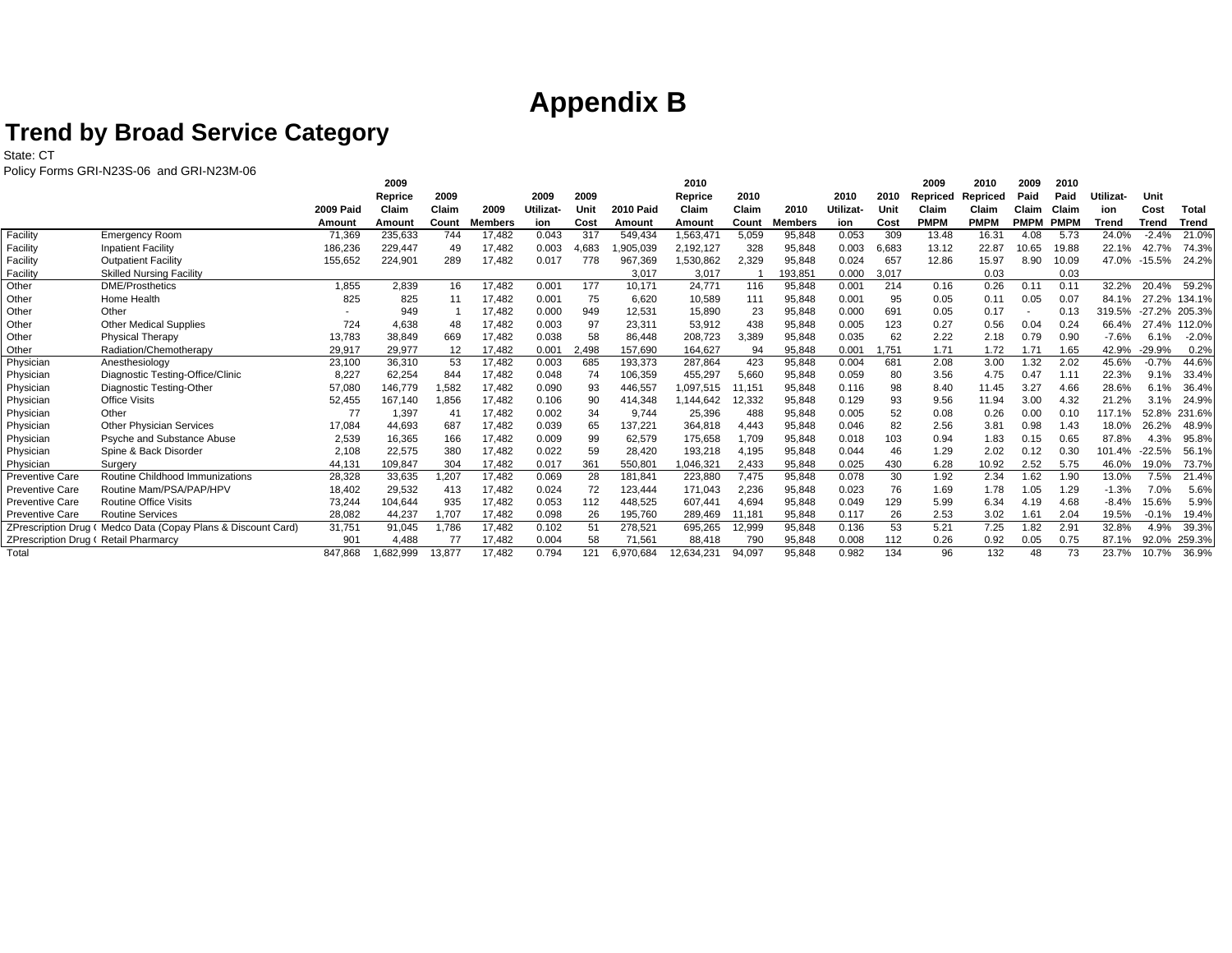# **Appendix C**

# **Cost Sharing**

State: Nation Wide

Policy Forms GRI-N23S-06 and GRI-N23M-06

| PUIICY FUITIIS UNFIVESS-00 AND UNFIVESIVE OU |                                                             |                  |          |        |         |         |                  |            |        |                |                |             |             |             |             |           |                |         |          |
|----------------------------------------------|-------------------------------------------------------------|------------------|----------|--------|---------|---------|------------------|------------|--------|----------------|----------------|-------------|-------------|-------------|-------------|-----------|----------------|---------|----------|
|                                              |                                                             |                  | 2009     |        |         |         |                  | 2010       |        |                |                | 2009        | 2010        | 2009        | 2010        |           |                |         | Cost     |
|                                              |                                                             |                  | Reprice  | 2009   |         | Cost    |                  | Reprice    | 2010   |                | Cost           | Repriced    | Repriced    | Paid        | Paid        | Utilizat- | Unit           |         | sharing  |
|                                              |                                                             | <b>2009 Paid</b> | Claim    | Claim  | 2009    | Sharing | <b>2010 Paid</b> | Claim      | Claim  | 2010           | <b>Sharing</b> | Claim       | Claim       | Claim       | Claim       | ion       | Cost           | Total   | %        |
|                                              |                                                             | Amount           | Amount   | Count  | Members | 2009    | Amount           | Amount     | Count  | <b>Members</b> | 2010           | <b>PMPM</b> | <b>PMPM</b> | <b>PMPM</b> | <b>PMPM</b> | Trend     | Trend          | Trend   | change   |
| Facility                                     | Emergency Room                                              | 71,369           | 235,633  | 744    | 17.482  | 0.30    | 549.434          | 1,563,471  | 5,059  | 95.848         | 0.35           | 13.48       | 16.31       | 4.08        | 5.73        | 24.0%     | $-2.4%$        | 21.0%   | 16.0%    |
| Facility                                     | <b>Inpatient Facility</b>                                   | 186,236          | 229,447  | 49     | 17,482  | 0.81    | ,905,039         | 2,192,127  | 328    | 95,848         | 0.87           | 13.12       | 22.87       | 10.65       | 19.88       | 22.1%     | 42.7%          | 74.3%   | 7.1%     |
| Facility                                     | <b>Outpatient Facility</b>                                  | 155,652          | 224,901  | 289    | 17,482  | 0.69    | 967,369          | .530,862   | 2,329  | 95,848         | 0.63           | 12.86       | 15.97       | 8.90        | 10.09       | 47.0%     | -15.5%         | 24.2%   | $-8.7%$  |
| Facility                                     | <b>Skilled Nursing Facility</b>                             |                  |          |        |         |         | 3.017            | 3,017      |        | 95.848         | 1.00           |             | 0.03        |             | 0.03        |           |                |         |          |
| Other                                        | <b>DME/Prosthetics</b>                                      | 1.855            | 2,839    | 16     | 17.482  | 0.65    | 10.171           | 24.771     | 116    | 95,848         | 0.41           | 0.16        | 0.26        | 0.11        | 0.11        | 32.2%     | 20.4%          | 59.2%   | $-37.2%$ |
| Other                                        | Home Health                                                 | 825              | 825      | 11     | 17.482  | 1.00    | 6,620            | 10,589     | 111    | 95,848         | 0.63           | 0.05        | 0.11        | 0.05        | 0.07        | 84.1%     | 27.2%          | 134.1%  | $-37.5%$ |
| Other                                        | Other                                                       |                  | 949      |        | 17.482  | $\sim$  | 12,531           | 15,890     | 23     | 95,848         | 0.79           | 0.05        | 0.17        |             | 0.13        | 319.5%    | $-27$<br>$2\%$ | 205.3%  |          |
| Other                                        | <b>Other Medical Supplies</b>                               | 724              | 4,638    | 48     | 17.482  | 0.16    | 23,311           | 53,912     | 438    | 95,848         | 0.43           | 0.27        | 0.56        | 0.04        | 0.24        | 66.4%     | 27.4%          | 112.0%  | 177.0%   |
| Other                                        | Physical Therapy                                            | 13.783           | 38.849   | 669    | 17.482  | 0.35    | 86.448           | 208.723    | 3.389  | 95.848         | 0.41           | 2.22        | 2.18        | 0.79        | 0.90        | $-7.6%$   | 6.1%           | $-2.0%$ | 16.7%    |
| Other                                        | Radiation/Chemotherapy                                      | 29,917           | 29,977   | 12     | 17,482  | 1.00    | 157,690          | 164,627    | 94     | 95,848         | 0.96           | 1.71        | 1.72        | 1.71        | 1.65        | 42.9%     | $-29.9%$       | 0.2%    | $-4.0%$  |
| Physician                                    | Anesthesiology                                              | 23,100           | 36,310   | 53     | 17,482  | 0.64    | 193,373          | 287,864    | 423    | 95,848         | 0.67           | 2.08        | 3.00        | 1.32        | 2.02        | 45.6%     | $-0.7%$        | 44.6%   | 5.6%     |
| Physician                                    | Diagnostic Testing-Office/Clinic                            | 8,227            | 62,254   | 844    | 17.482  | 0.13    | 106,359          | 455,297    | 5,660  | 95,848         | 0.23           | 3.56        | 4.75        | 0.47        | 1.11        | 22.3%     | 9.1%           | 33.4%   | 76.8%    |
| Physician                                    | Diagnostic Testing-Other                                    | 57,080           | 146,779  | 1,582  | 17.482  | 0.39    | 446,557          | ,097,515   | 11,151 | 95,848         | 0.41           | 8.40        | 11.45       | 3.27        | 4.66        | 28.6%     | 6.1%           | 36.4%   | 4.6%     |
| Physician                                    | <b>Office Visits</b>                                        | 52,455           | 167.140  | 1,856  | 17.482  | 0.31    | 414.348          | .144.642   | 12,332 | 95,848         | 0.36           | 9.56        | 11.94       | 3.00        | 4.32        | 21.2%     | 3.1%           | 24.9%   | 15.3%    |
| Physician                                    | Other                                                       | 77               | 1,397    | 41     | 17,482  | 0.06    | 9.744            | 25,396     | 488    | 95,848         | 0.38           | 0.08        | 0.26        | 0.00        | 0.10        | 17.1%     | 52.8%          | 231.6%  | 593.6%   |
| Physician                                    | <b>Other Physician Services</b>                             | 17,084           | 44,693   | 687    | 17,482  | 0.38    | 137,221          | 364,818    | 4,443  | 95,848         | 0.38           | 2.56        | 3.81        | 0.98        | 1.43        | 18.0%     | 26.2%          | 48.9%   | $-1.6%$  |
| Physician                                    | Psyche and Substance Abuse                                  | 2,539            | 16,365   | 166    | 17.482  | 0.16    | 62,579           | 175,658    | 1,709  | 95,848         | 0.36           | 0.94        | 1.83        | 0.15        | 0.65        | 87.8%     | 4.3%           | 95.8%   | 129.7%   |
| Physician                                    | Spine & Back Disorder                                       | 2.108            | 22,575   | 380    | 17.482  | 0.09    | 28.420           | 193.218    | 4.195  | 95,848         | 0.15           | 1.29        | 2.02        | 0.12        | 0.30        | 101.4%    | $-22.5%$       | 56.1%   | 57.5%    |
| Physician                                    | Surgery                                                     | 44,131           | 109,847  | 304    | 17,482  | 0.40    | 550,801          | ,046,321   | 2,433  | 95,848         | 0.53           | 6.28        | 10.92       | 2.52        | 5.75        | 46.0%     | 19.0%          | 73.7%   | 31.0%    |
| <b>Preventive Care</b>                       | Routine Childhood Immunizations                             | 28,328           | 33,635   | 1,207  | 17,482  | 0.84    | 181.841          | 223,880    | 7,475  | 95,848         | 0.81           | 1.92        | 2.34        | 1.62        | 1.90        | 13.0%     | 7.5%           | 21.4%   | $-3.6%$  |
| <b>Preventive Care</b>                       | Routine Mam/PSA/PAP/HPV                                     | 18,402           | 29,532   | 413    | 17.482  | 0.62    | 123.444          | 171,043    | 2,236  | 95,848         | 0.72           | 1.69        | 1.78        | 1.05        | 1.29        | $-1.3%$   | 7.0%           | 5.6%    | 15.8%    |
| <b>Preventive Care</b>                       | <b>Routine Office Visits</b>                                | 73,244           | 104,644  | 935    | 17,482  | 0.70    | 448,525          | 607,441    | 4,694  | 95,848         | 0.74           | 5.99        | 6.34        | 4.19        | 4.68        | $-8.4%$   | 15.6%          | 5.9%    | 5.5%     |
| <b>Preventive Care</b>                       | <b>Routine Services</b>                                     | 28,082           | 44,237   | 1,707  | 17,482  | 0.63    | 195,760          | 289,469    | 11,181 | 95,848         | 0.68           | 2.53        | 3.02        | 1.61        | 2.04        | 19.5%     | $-0.1%$        | 19.4%   | 6.5%     |
|                                              | ZPrescription Drug Medco Data (Copay Plans & Discount Card) | 31,751           | 91,045   | 1,786  | 17,482  | 0.35    | 278,521          | 695,265    | 12,999 | 95,848         | 0.40           | 5.21        | 7.25        | 1.82        | 2.91        | 32.8%     | 4.9%           | 39.3%   | 14.9%    |
| ZPrescription Drug Retail Pharmarcy          |                                                             | 901              | 4,488    | 77     | 17,482  | 0.20    | 71,561           | 88,418     | 790    | 95,848         | 0.81           | 0.26        | 0.92        | 0.05        | 0.75        | 87.1%     | 92.0%          | 259.3%  | 303.2%   |
| Total                                        |                                                             | 847.868          | .682,999 | 13.877 | 068.269 | 0.50    | 6.970.684        | 12,634,231 | 94,097 | 95,848         | 0.55           | 96          | 132         | 48          | 73          | 23.7%     | 10.7%          | 36.9%   | 9.5%     |
|                                              |                                                             |                  |          |        |         |         |                  |            |        |                |                |             |             |             |             |           |                |         |          |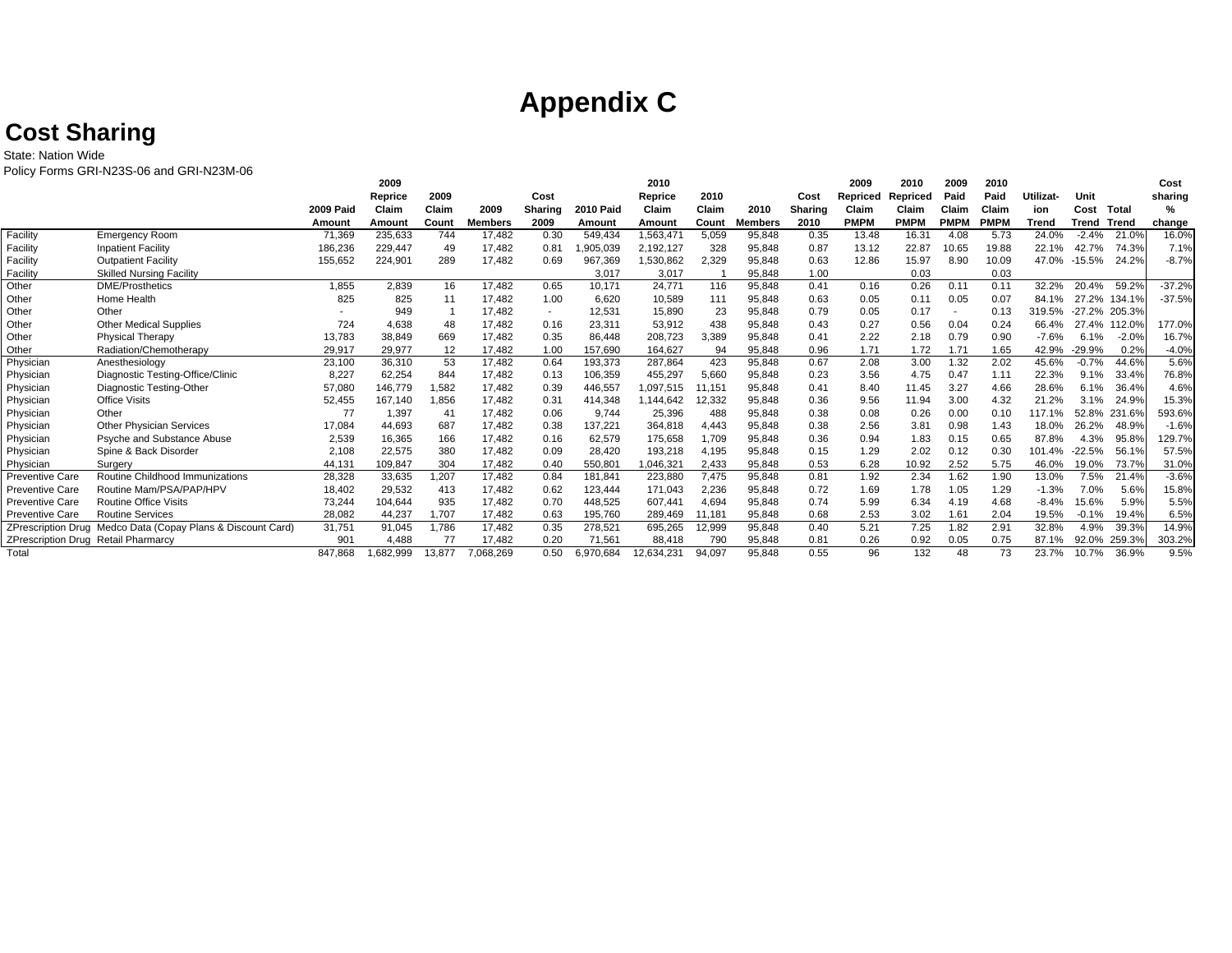# **Appendix D Benefit Buy Down**

**State: CT**

In the year of 2010 3% of the insureds on Policy Forms GRI-N23S-06 and GRI-N23M-06 elected to lower their rates by changing their deductible. The average decrease to premium for the insureds who elected to lower their rates was 5% which contributed to an approximate decrease of .2% to the Earned Premium from these policy forms.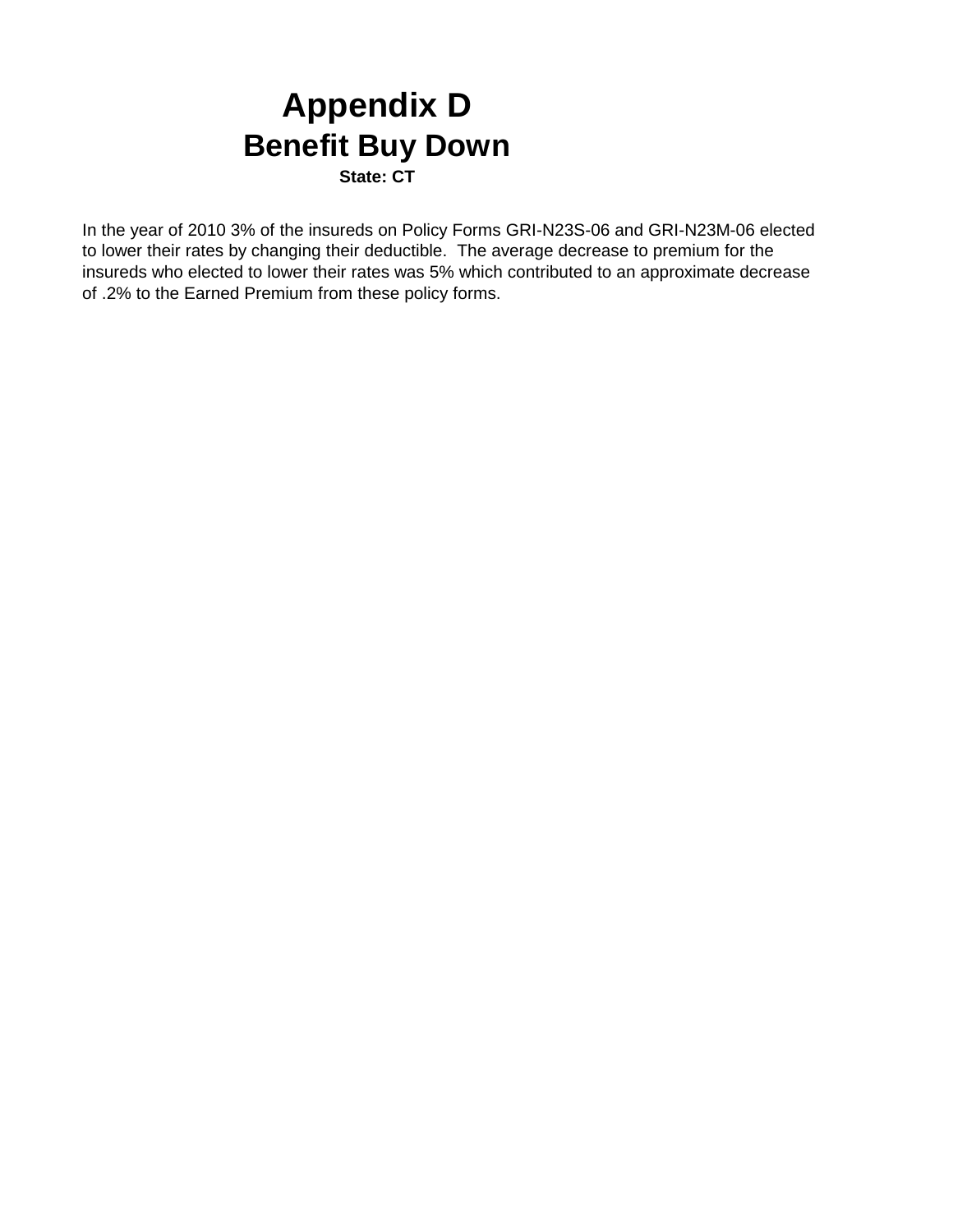# **Appendix E**

### **Claims Triangle**

Policy Forms GRI-N23S-06 and GRI-N23M-06 State: CT

|      |                     |         |           |         |         | Payment of Incurred Claims by Months after Incurred Date (\$) |        |             |         |              |               |            |                 |              |         |          |     |
|------|---------------------|---------|-----------|---------|---------|---------------------------------------------------------------|--------|-------------|---------|--------------|---------------|------------|-----------------|--------------|---------|----------|-----|
|      | Date of Paid Claims |         |           |         |         |                                                               |        |             |         |              | 9             | 10         |                 |              | 12      |          | 13  |
| 2010 | Jul                 | 162.517 | 271,861   | 104,545 | 6,231   | 1,339                                                         | 449    | .304<br>- 0 |         |              | 35            |            |                 |              |         |          |     |
| 2010 | Aug                 | 215.806 | 316,838   | 94,866  | 8,994   | 25,690                                                        | 1,902  | 345         | (234)   | 9            | 9             | - 0        |                 |              | 12      | - 0      |     |
| 2010 | Sep                 | 222.124 | 309,585   | 79.748  | 61.764  | 5.719                                                         | 4,035  | 3,672       | 294. ا  | 29,373       | 119           | $202 \t 0$ |                 |              | (419) 0 |          |     |
| 2010 | Oct                 | 253,454 | 413,494   | 34,469  | 36,847  | 9,604                                                         | 14,526 | 407         | 101. ا  | 504          | $(18, 189)$ 0 |            | 106             |              | 40      |          |     |
| 2010 | Nov                 | 182.752 | 495.792   | 93,342  | 69.418  | 1,331                                                         | 3,902  | 2,885       | 582     | 1,206        | 535           | 4,933      | 194             | - 0          |         |          | (4) |
| 2010 | Dec                 | 264,592 | 425.786   | 31,388  | 9,979   | 36,312                                                        | 6,836  | 4,973       | 5,522   | 2,872        | 3,881         | 281        | $2.093 \quad 0$ |              |         |          |     |
| 2011 | Jan                 | 161.735 | 501,871   | 173.384 | 31.192  | 14,116                                                        | 3,388  | 910         | (3,246) | 763          | 1,286         | 941        | 51              |              | 210     | $\Omega$ |     |
| 2011 | Feb                 | 173.783 | 303,636   | 55.109  | 25,298  | 2,352                                                         | 16.400 | 593. ا      | 2,297   | 261          | 59            | 47         | .764            |              | 163     |          | 114 |
| 2011 | Mar                 | 382.353 | 417.011   | 72.170  | 35.918  | 198.818                                                       | 7,782  | (885)       | (7,588) | 8.450        | 495           | 2250       |                 |              | 337     |          | 28  |
| 2011 | Apr                 | 336.199 | 519.373   | 248.029 | 184.949 | 4.569                                                         | 11.347 | 1.830       | 791     | 641          | 2.482         | 53         | 666             |              | 40      |          | 279 |
| 2011 | Mav                 | 320.568 | 671,355   | 311.265 | 23.965  | 49.147                                                        | 8.792  | 5,300       | 305     | 1,221<br>- 0 |               | 119        | 636             |              | (145)   |          | 61  |
| 2011 | Jun                 | 589.697 | 1,012,223 | 213,510 | 60,311  | 55,675                                                        | 30,575 | 16,312      | 6,444   | 2,435        | (232)         | ,197       | 68              | $\mathbf{0}$ |         | 0        |     |